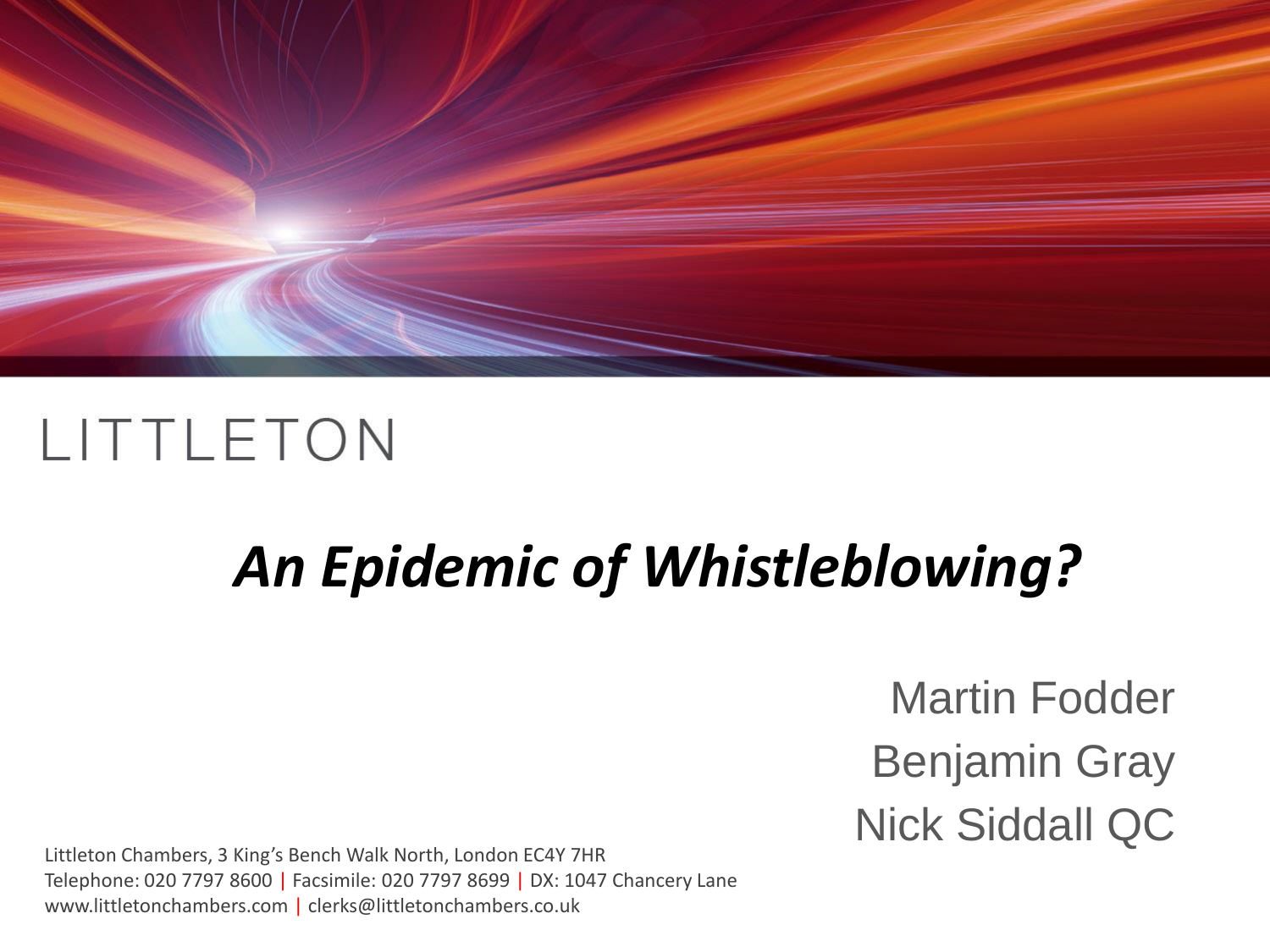### **Whistleblowing in 2 minutes**

#### LITTLETON

- Workers (not limited to employees) 43K extension to the meaning of "worker" & "employer"
- A "*qualifying* disclosure", 43A & 43B
- Conversion into *protected* disclosure if made in accordance with respective requirements as to recipient:-
	- Employer/person responsible for relevant failure/ in the course of obtaining legal advice 43C, 43D, 43E (crown employees)
	- Regulator, 43F, rb that information disclosed, and any allegation, are substantially true
	- Anyone else 43G, gateways & reasonableness 43H exceptionally serious & reasonableness requirement
- = Protection for worker against
	- Detriment 47B
	- By the employer, employer's other workers, employer's agents 47B
	- Dismissal 103A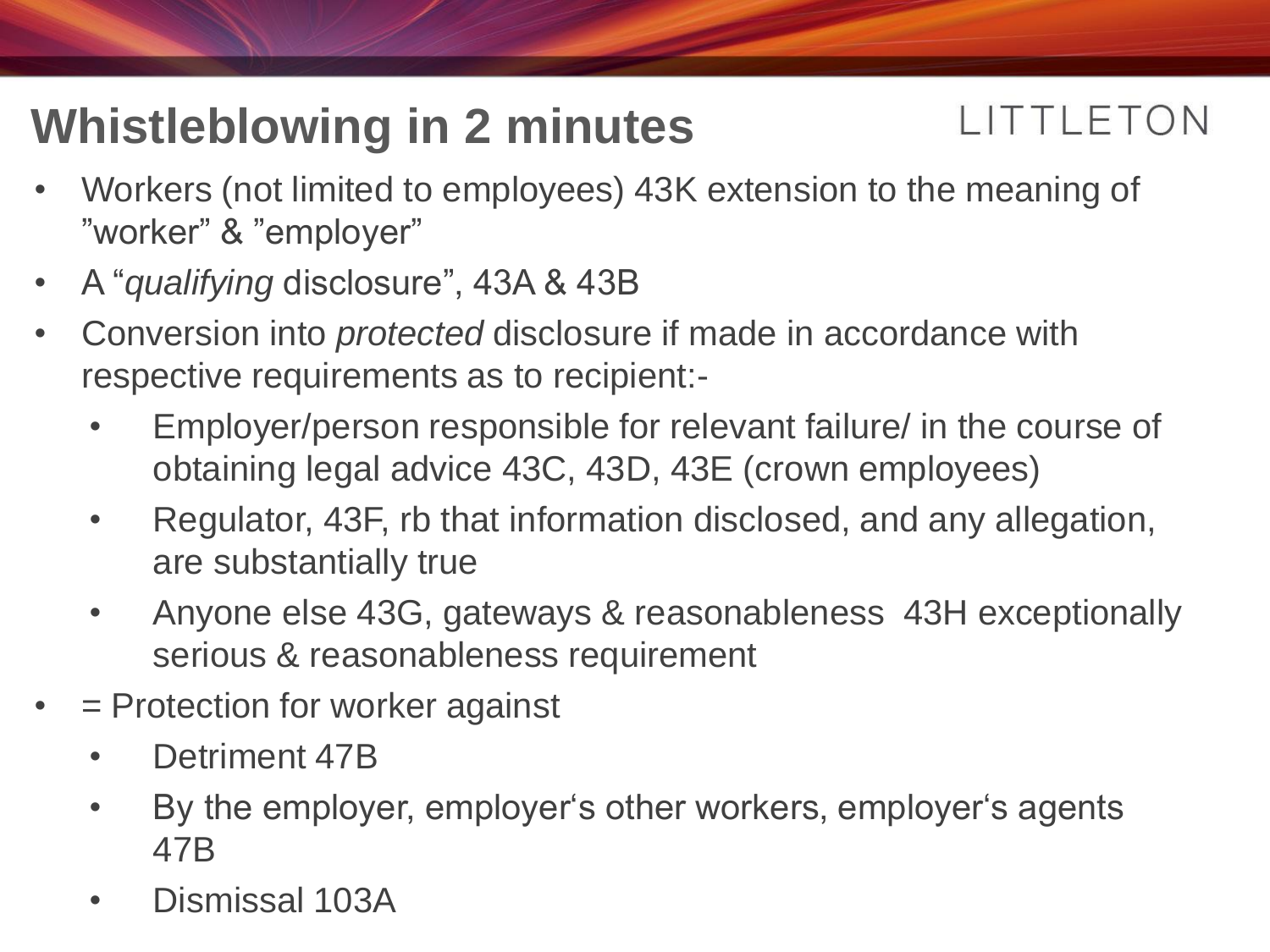### **Disclosure of information: ERA 43B (1)**

- any disclosure of information which, in the reasonable belief of the worker making the disclosure, is made in the public interest and tends to show one or more of the following –
	- (a) that a criminal offence has been committed, is being committed or is likely to be committed;
	- (b) that a person has failed, is failing or is likely to fail to comply with any legal obligation to which he is subject
	- (d) that the health or safety of any individual has been, is being or is likely to be endangered,
	- (f) that information tending to show any matter falling within any one of the preceding paragraphs has been, or is likely to be deliberately concealed.
	- = "relevant failure"
- "public interest", nb *Ibrahim:* broad approach to showing rb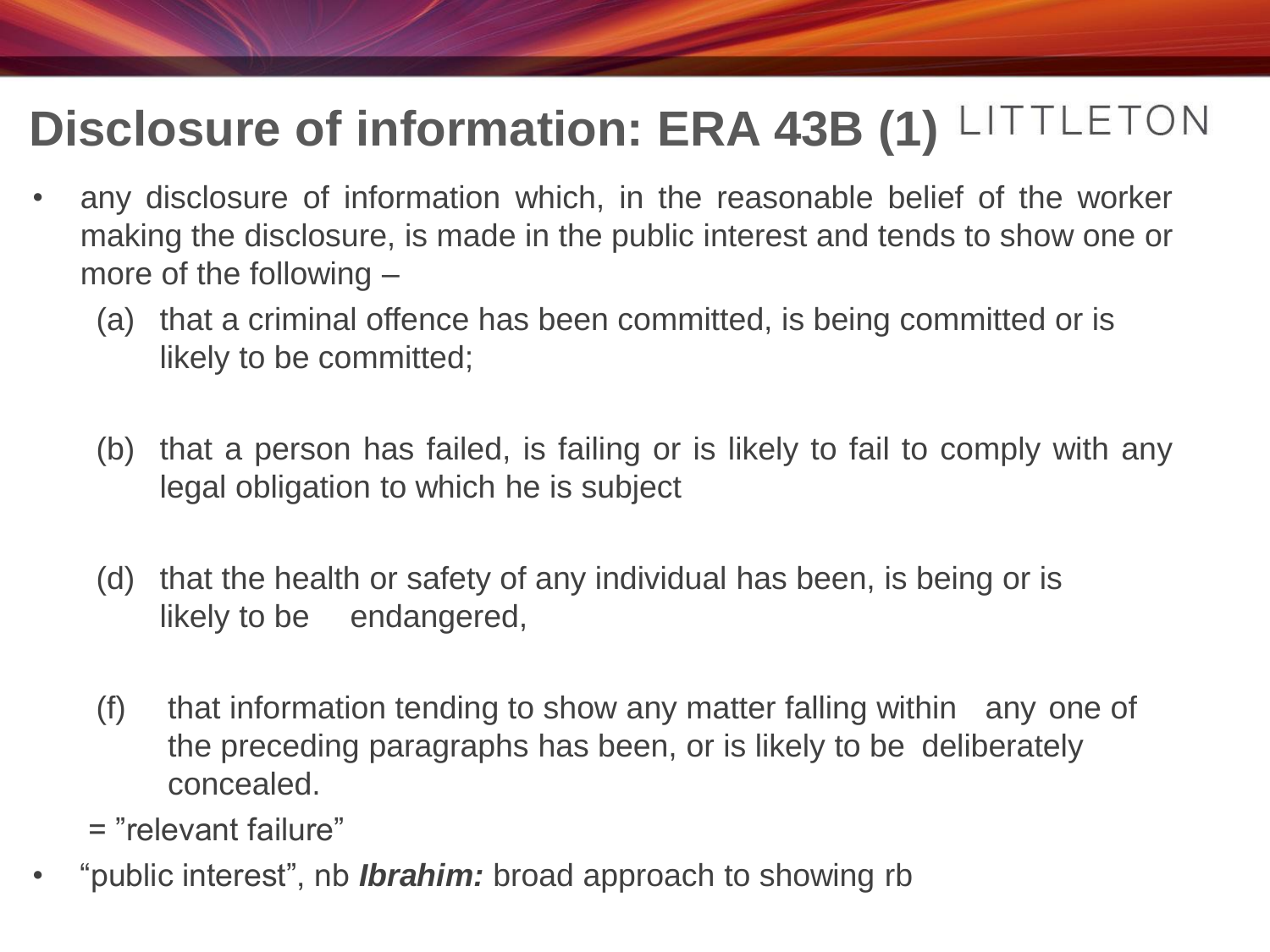#### LITTLETON **Legal obligations, criminal offences**

Common law & contractual duties of care owed by employer to employee

Health and Safety at Work Act 1974, s 2 (2) (a), s 33;

Management of Health and Safety at Work Regulations 1999;

COSH 2002 (esp reg.2) – HSE's untested view is that reg. 2 extends to viruses;

PPE Regulations 1992, regs 4, 7;

Implied term of trust and confidence.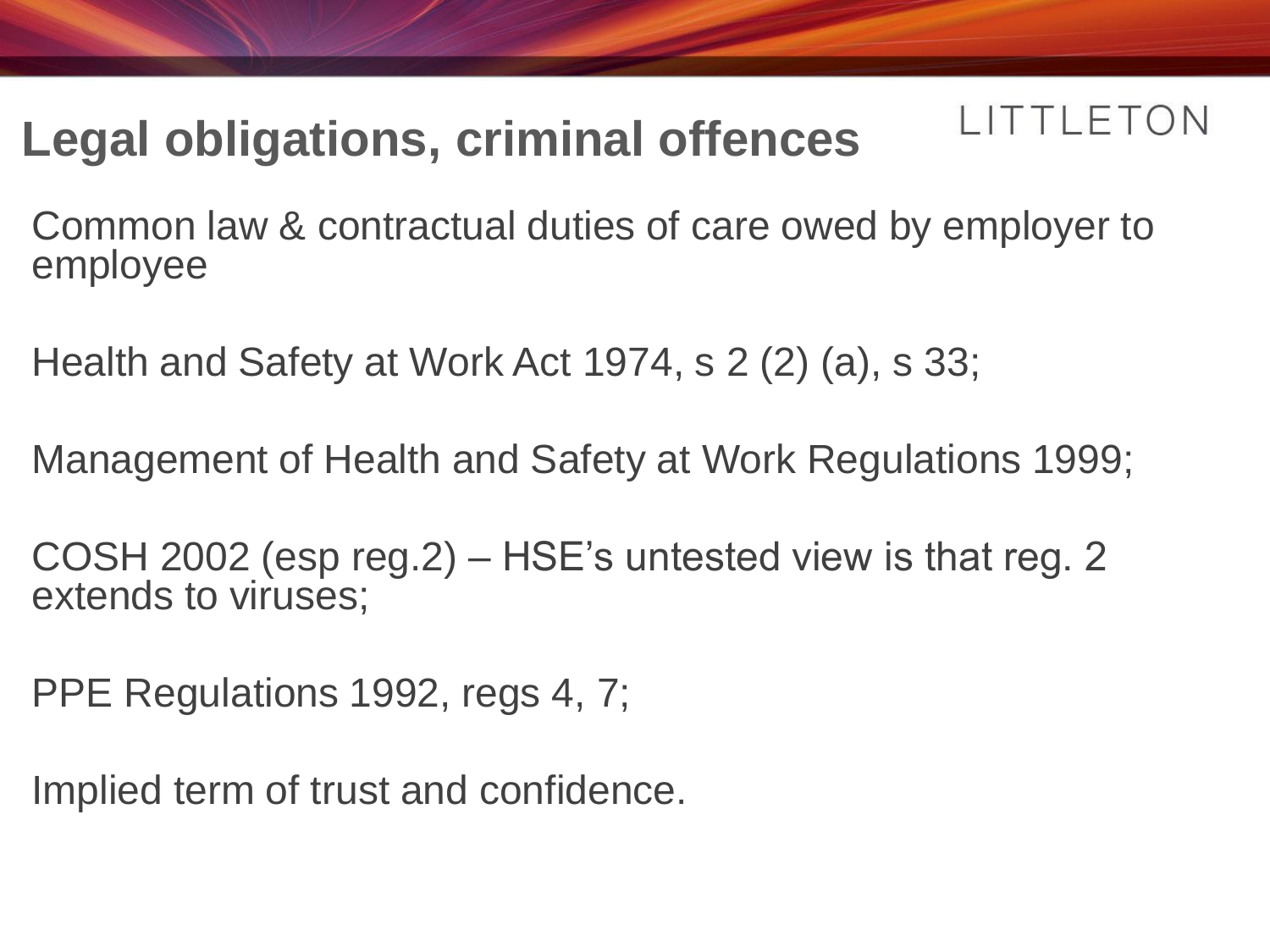### **"legal obligation"**

- Compliance with non statutory guidance is *not* a legal obligation: cf *Butcher v Salvage Association*
- But failing to comply with guidance *may* be a basis for a (reasonable) belief that duties of care *have* not been or *are* not being complied with
- $\triangleright$  Or are likely to be not complied with in the future....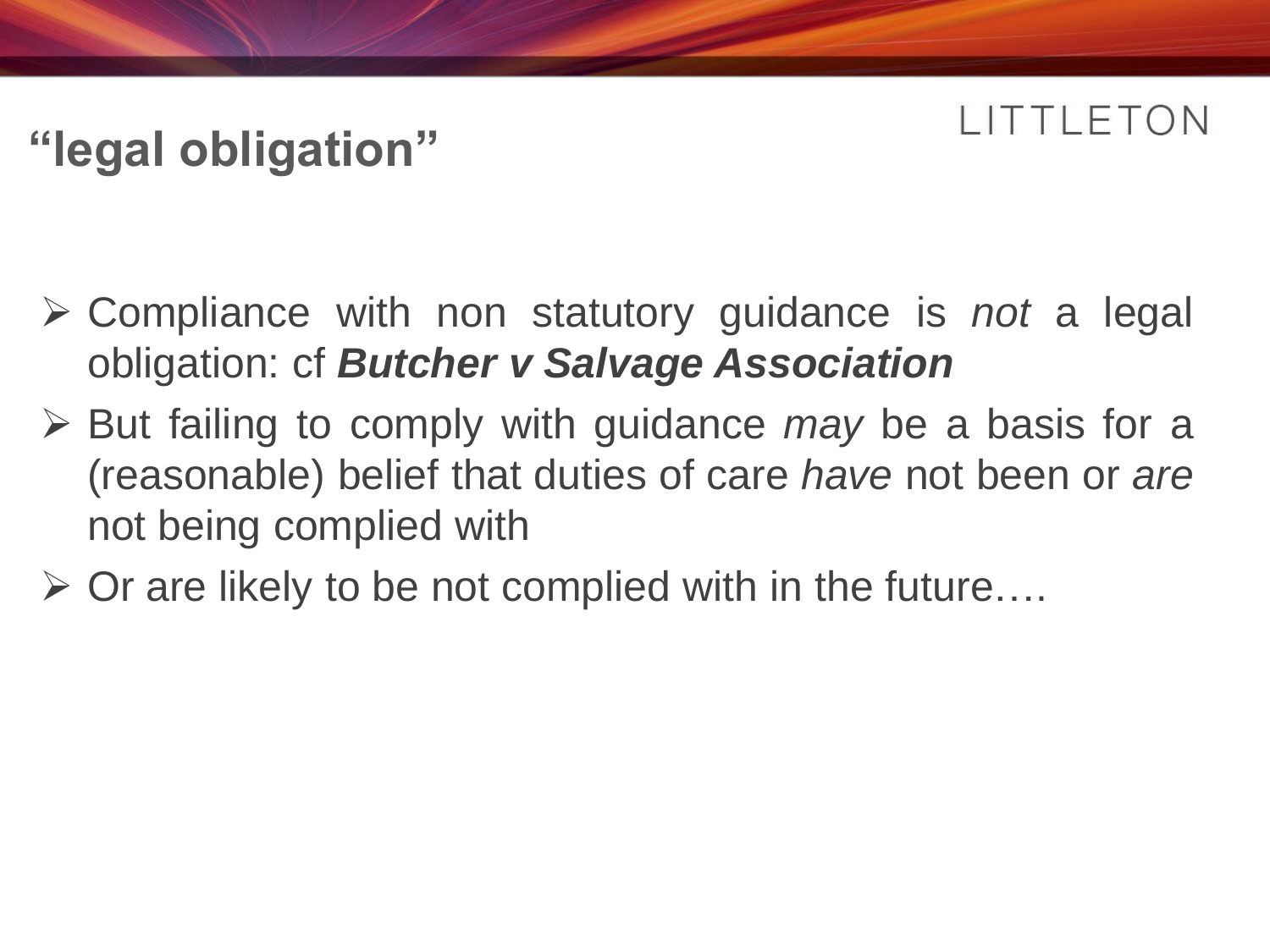### **"likely to…"**

• Was the likely relevant failure reasonably believed to be more probable than not? *Kraus v Penna* [2004] IRLR 260, EAT.

…the information disclosed was only that the company 'could' breach employment legislation and would be vulnerable to claims for unfair dismissal. At its highest, therefore, Mr Kraus's belief was limited at this early stage to the possibility or the risk of a breach of employment legislation, depending on what eventually took place.

….Mr Kraus did not himself believe that the information he disclosed to Mr Bolton tended to show that a failure to comply with a legal obligation was 'likely', in the sense of 'probable' or 'more probable than not'

- *Tarrant and Tarrant v 3L Care Ltd and others* Case No. 1300128/2018, 9th July 2019
- Is *Kraus* correct?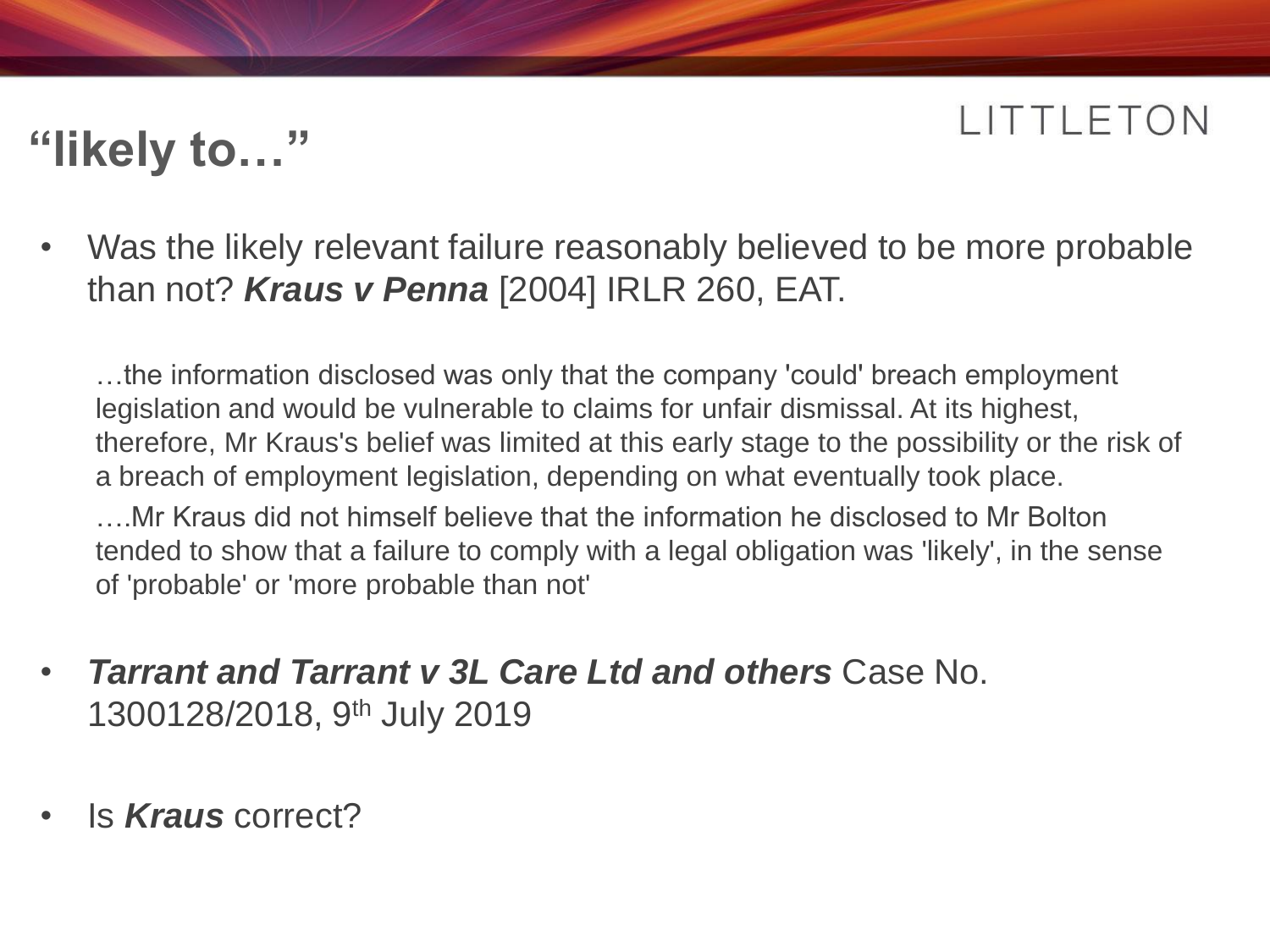### **Employer's subjective view as to whether worker made a disclosure**

- Subjective: Irrelevant that recipient of disclosure did not *realise* that what the whistleblower had said or written amounted to a protected disclosure: *Beatt*
- Objective: *Riley v Belmont Green Finance Ltd t/a Vida Homeloans …*kind of specificity required, except in an obvious case (which this was not) to alert the person receiving the information disclosed to a breach or potential breach of a legal obligation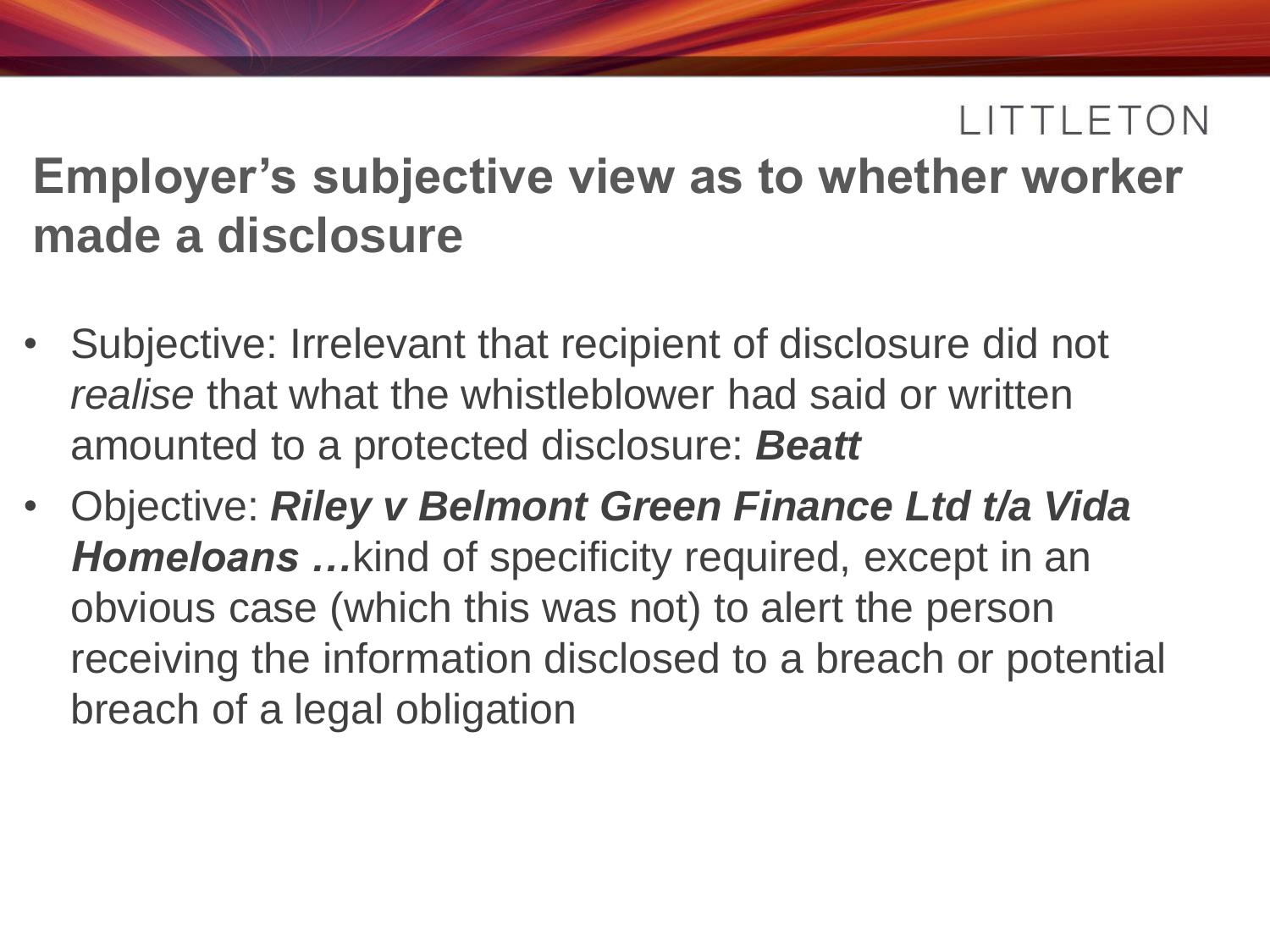### **A disclosure of information?**

- *Kilraine:* No rigid dichotomy between 'information' and 'allegations'
	- Expressions of opinion may contain disclosures (eg *Western Union*);
	- And so may questions: *Simpson*
	- $\triangleright$  A refusal to work?
- Substance not form
- sufficient factual content and specificity such as is capable of tending to show one of the matters listed in sub-s (1)
- Context
- Aggregation of statements to form disclosures *Robinson*
- Matter for evaluative judgment by a tribunal in the light of all the facts of the case.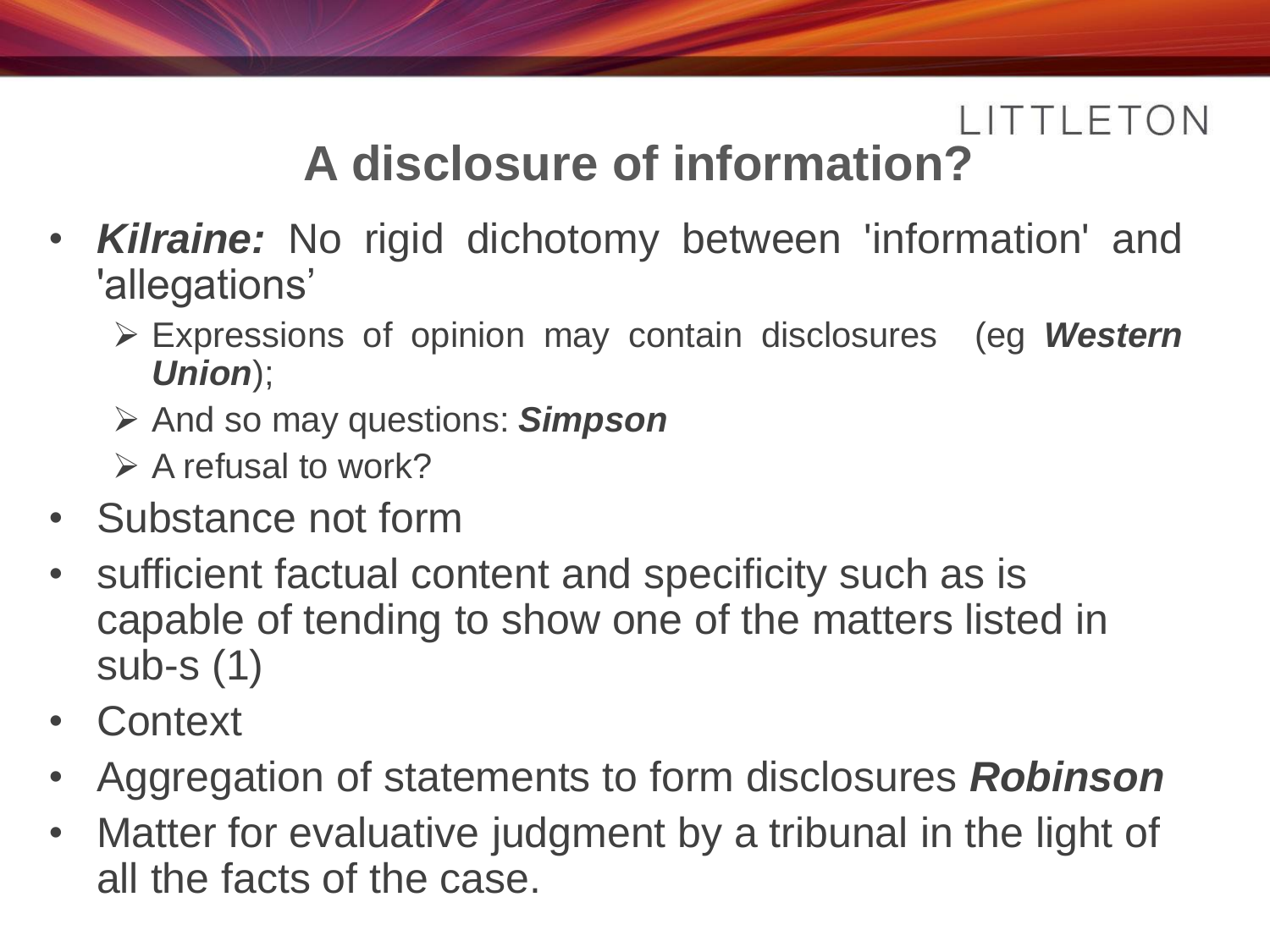#### **Does the worker have to explain what they think the relevant failure is as well as giving information as to the (apprehended) facts?**

- No requirement to make allegations: *Korashi.*
- *Fincham* "must ... be some disclosure which actually identifies, albeit not in strict legal language, the breach of legal obligation on which the [employee is] relying."
- Sometimes signposting is required: general complaint about "working practices and procedures" *Riley v Belmont*
- But not if it is obvious in the context: *Western Union/ Bolton School.*
- Distinction is to be made between spelling out the legal obligation within the disclosure and in the subsequent ET proceedings: *Riley*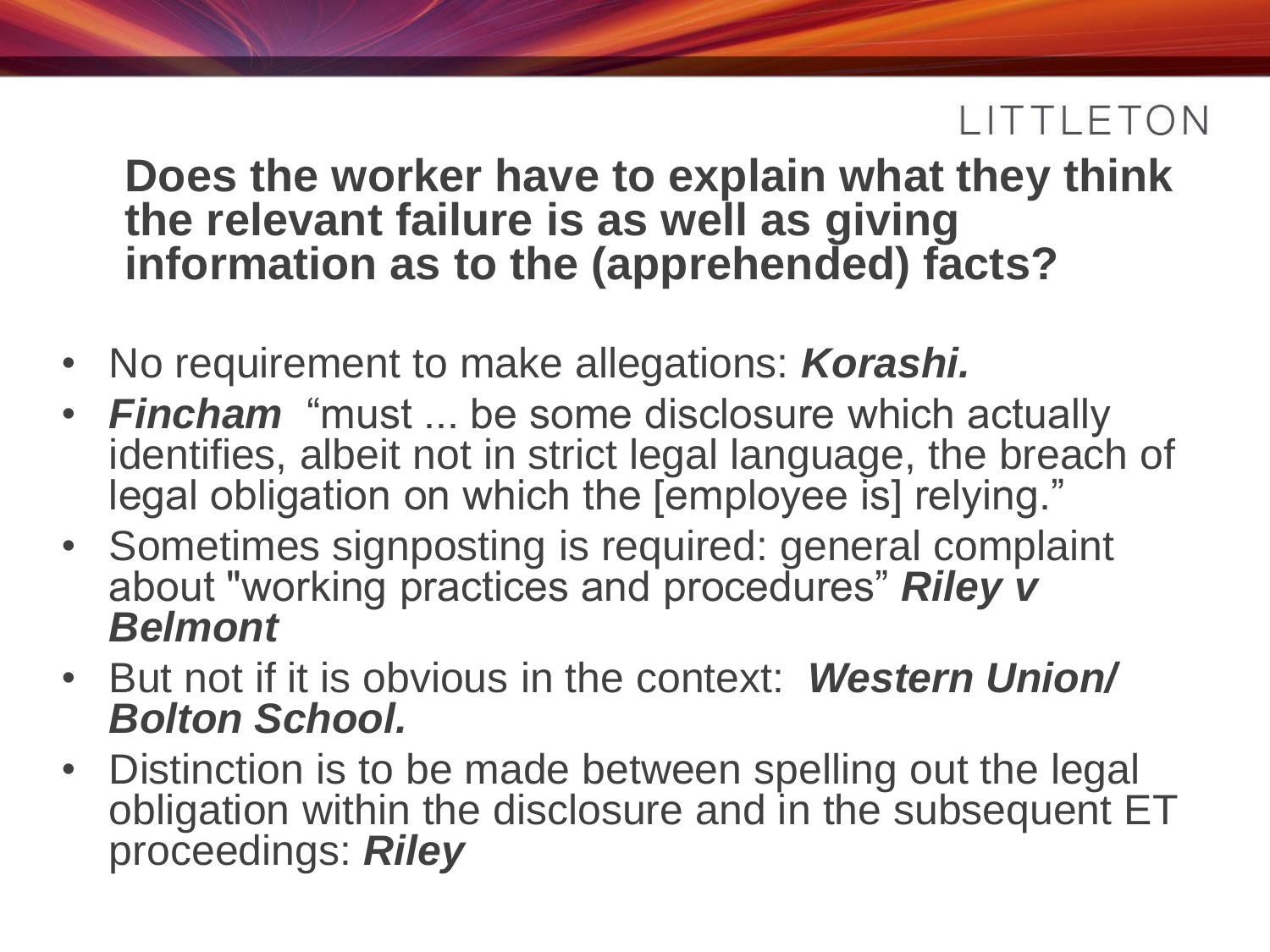**Wrong but reasonable belief as to legal LITTLETON obligation/crime?** 

- *Babula v Waltham Forest College* : a worker may have a reasonable belief as to the existence of a legal obligation even if that belief turns out to be wrong.
- *Kilraine v London Borough of Wandsworth:* absence of anything in K's case or witness statement to suggest that she had a relevant legal obligation *of any kind* in mind when making her 4th disclosure
- *Elysium Healthcare No 2 Ltd v Ogunlami:* more generous?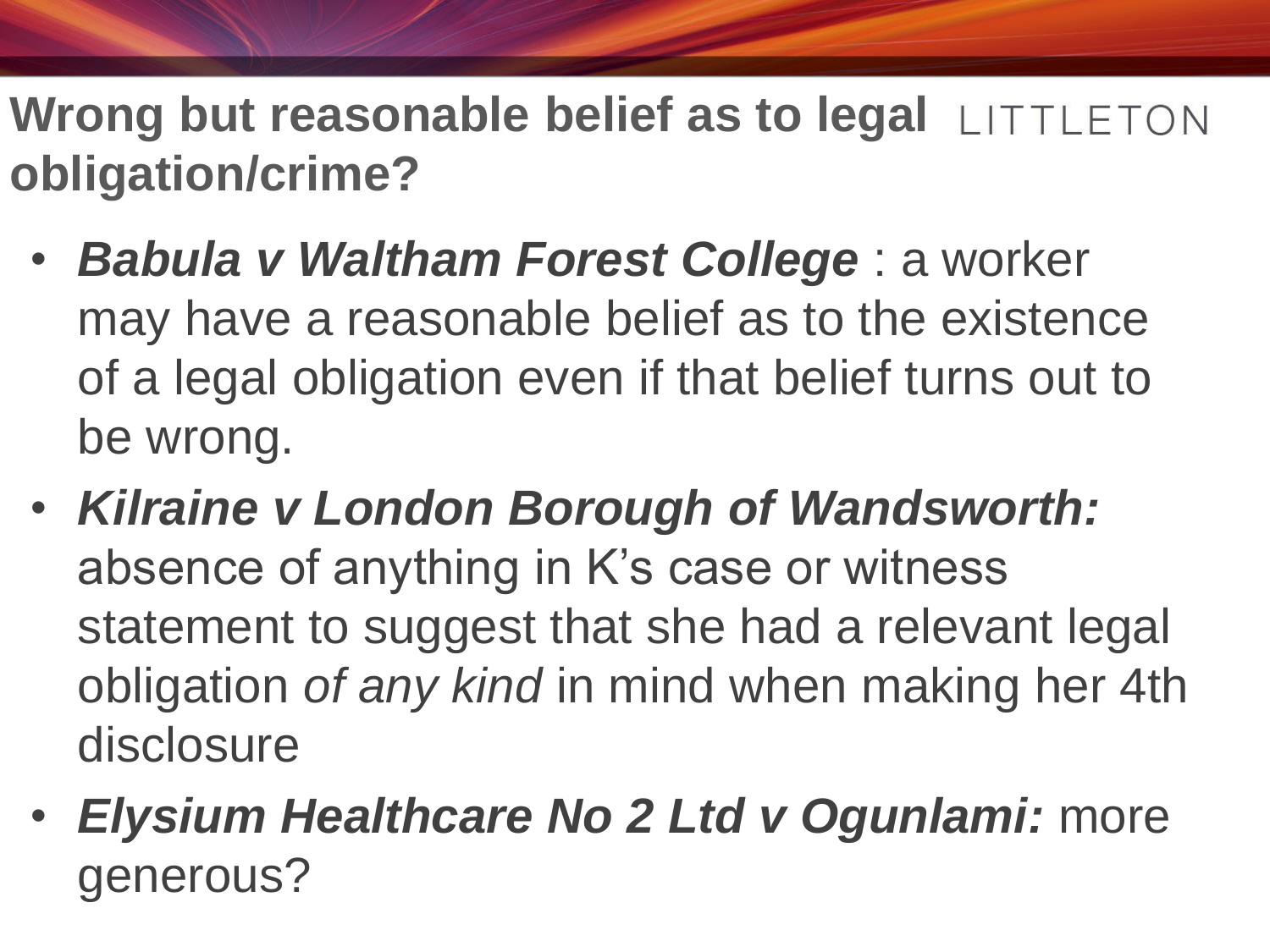#### **Rights and remedies**

- S.47B- right not to be subjected to detriment by:–
	- Employer
	- A co-worker
	- The employer's agent
	- NB extended definition of worker & employer for these purposes.
	- *Osipov*
- S103A, automatically unfair dismissal for reason or principal reason: nb interim relief
- S.105 (2), (6A), selection for dismissal for redundancy where s.103A reason applies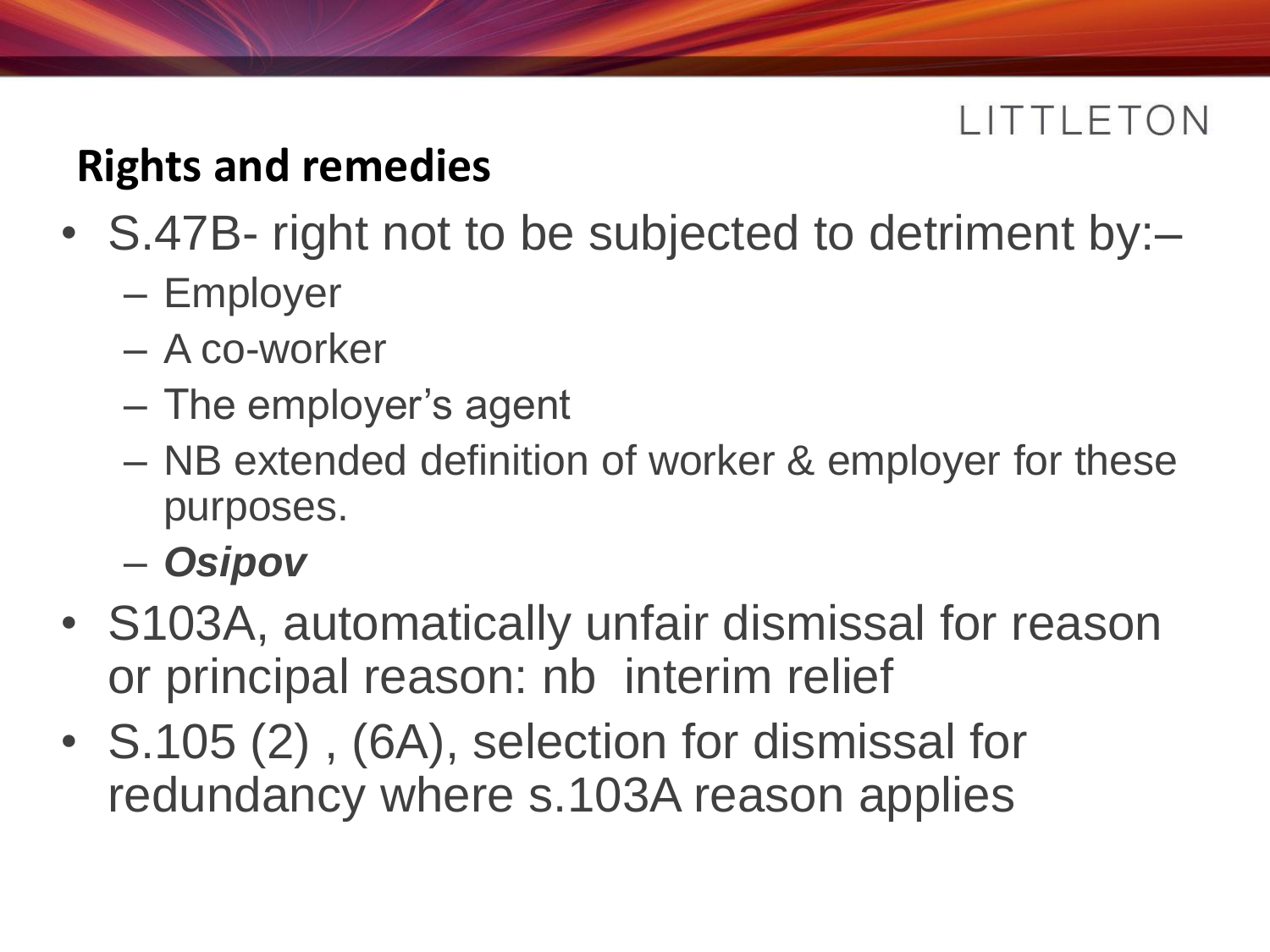# Health and Safety Cases

- Ss. 44 & 100 ERA 1996: Detriment and Dismissal
- Not mutually exclusive: plead in alternative
- List of scenarios  $-$  ss. 44(1) and 100(1)
- Encourage use of H&S Representatives/Committee unless:
	- None exists;
	- Not reasonably practicable;
	- Reasonably believed serious and imminent danger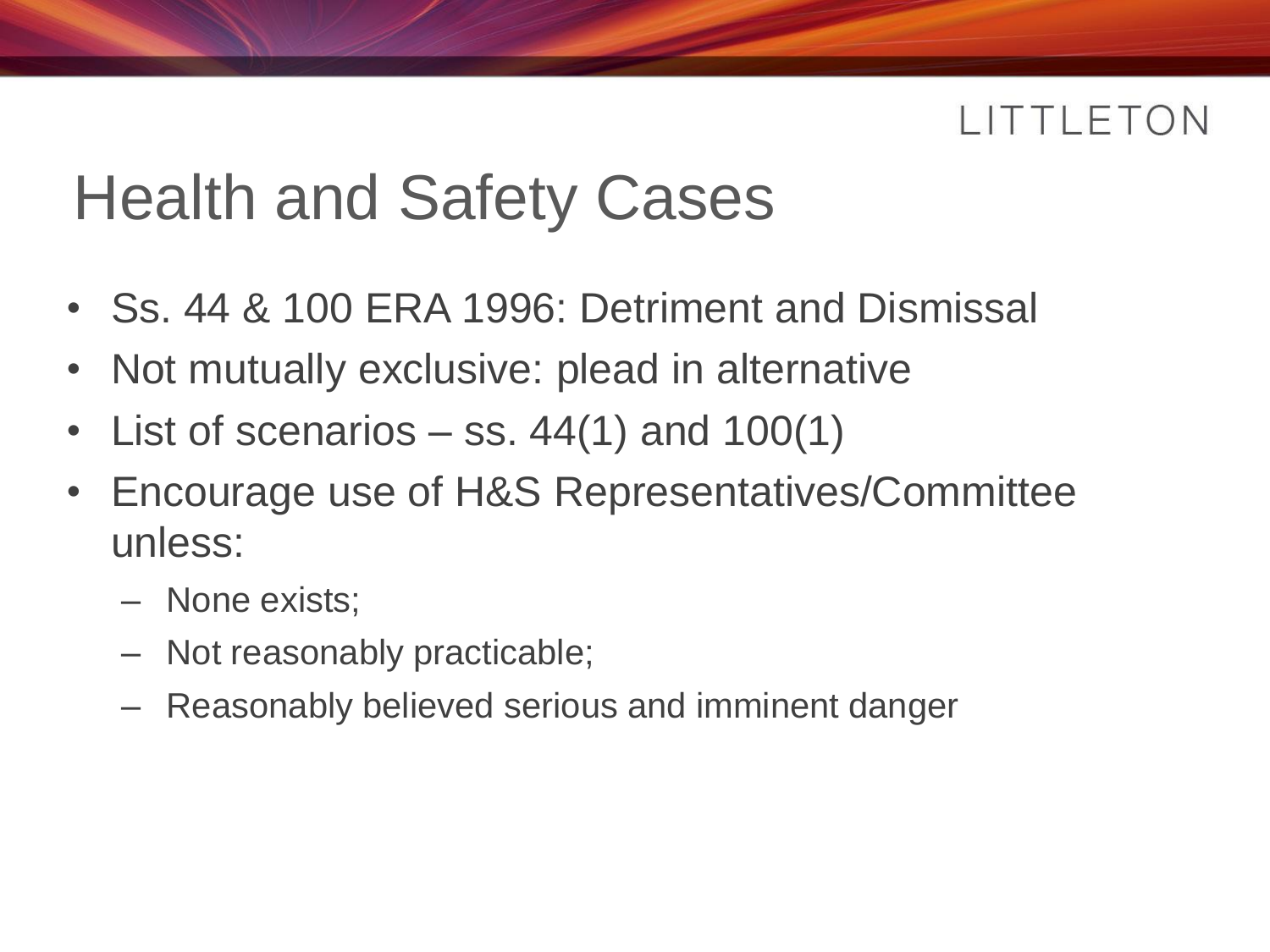### Trade Union and Employee Reps

- Employee Representatives: ss. 47 & 103 ERA 1996
	- TUPE Transfers
	- Redundancy Consultation
- Trade Union Representatives: ss. 153 & 153 Trade Union and Labour Relations (Consolidation) Act 1992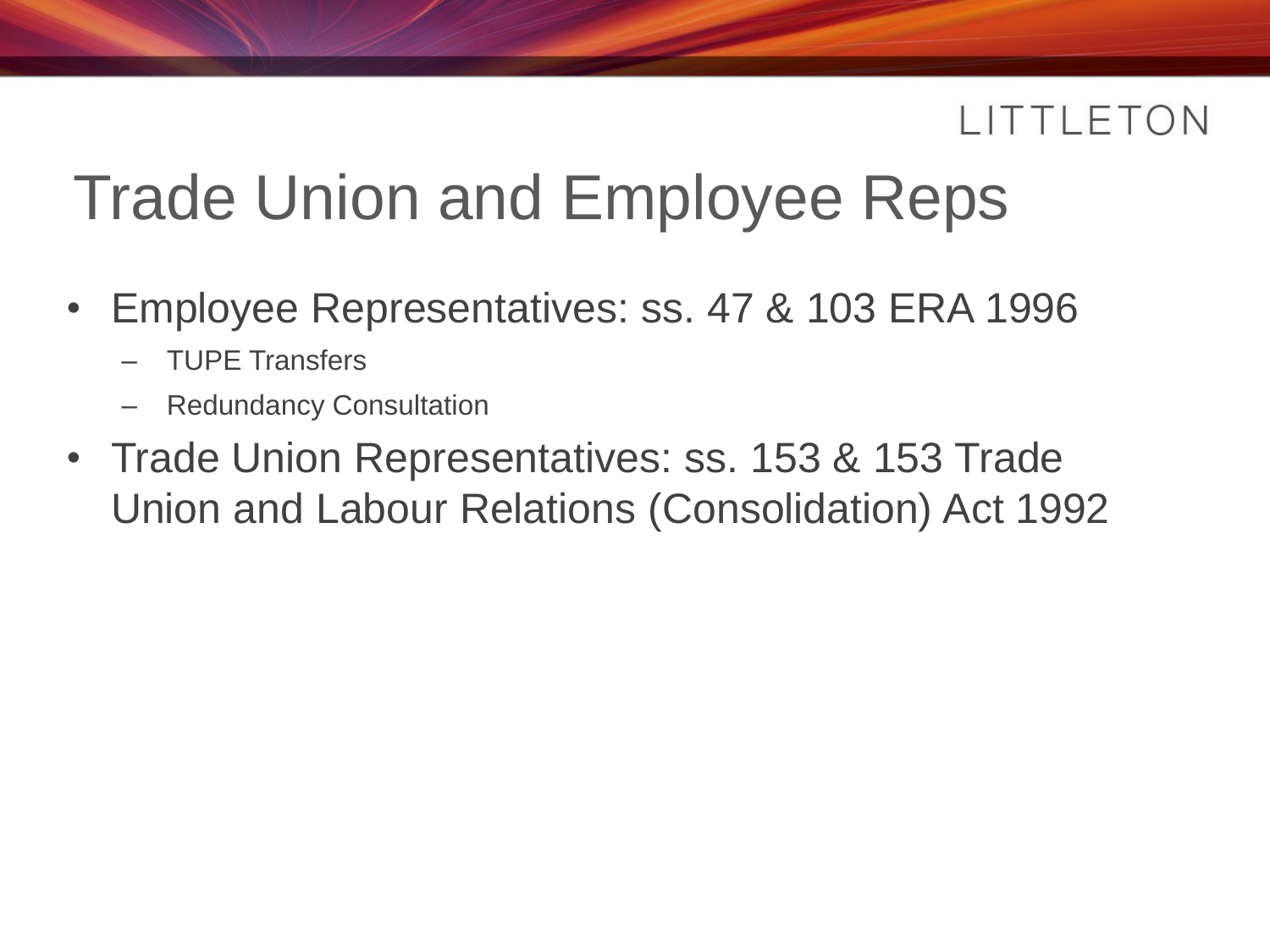# Interim Relief

- Specific Cases of Automatic Unfair Dismissal s. 128(1)(a)
- Reinstatement, Re-engagement or (effectively) paid suspension throughout claim
- ETs prioritising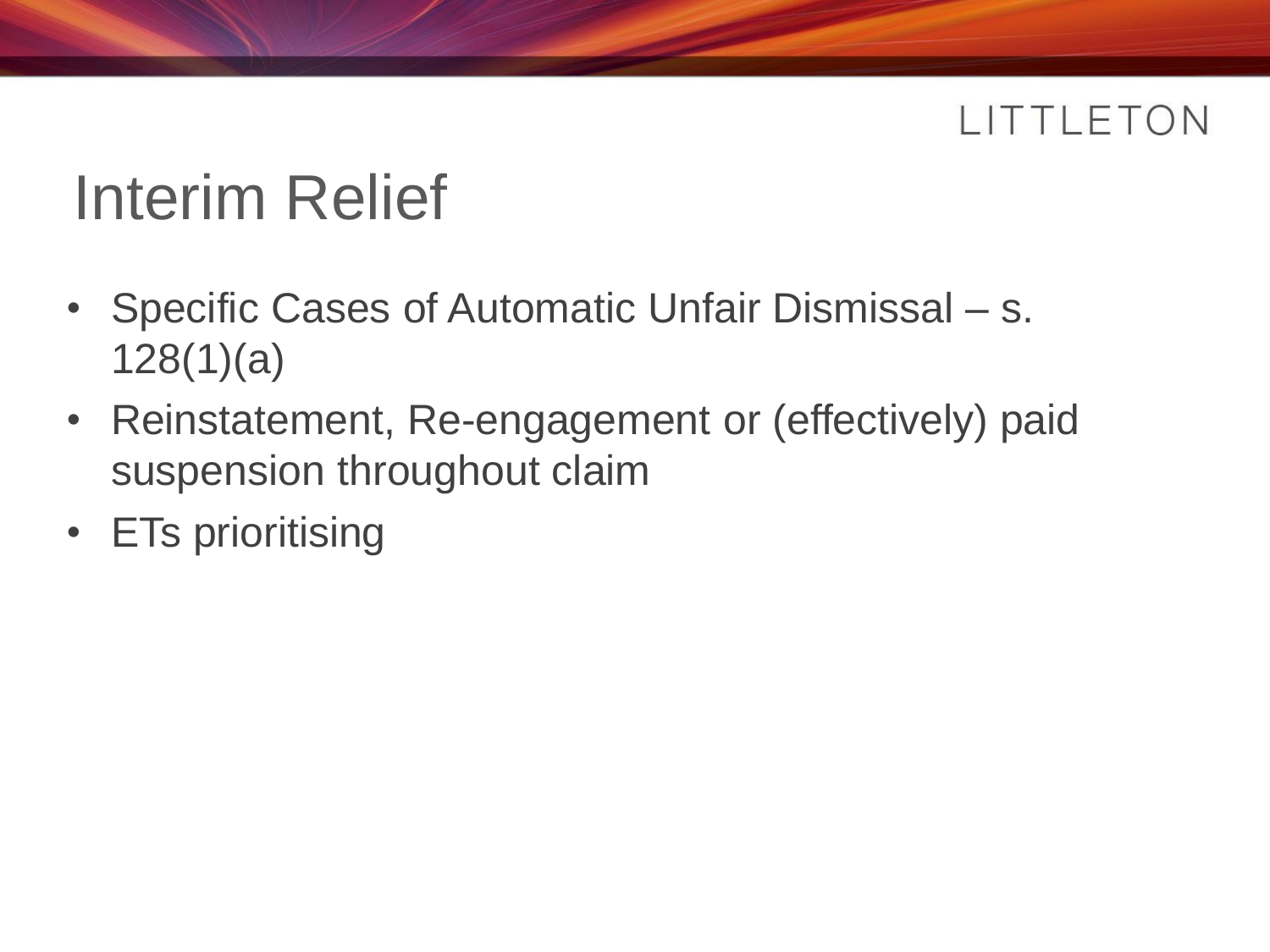### Interim Relief – The Test

- S.129(1) "Likely to Succeed"
- "Pretty Good Chance" of success: *Taplin v C Shippam Ltd* [1978] IRLR 450
- Significantly more than balance of probabilities: *Wollenberg v Global Gaming Ventures (Leeds) Ltd*  [2018] UKEAT/0053/18
- All elements of claim
- Broad assessment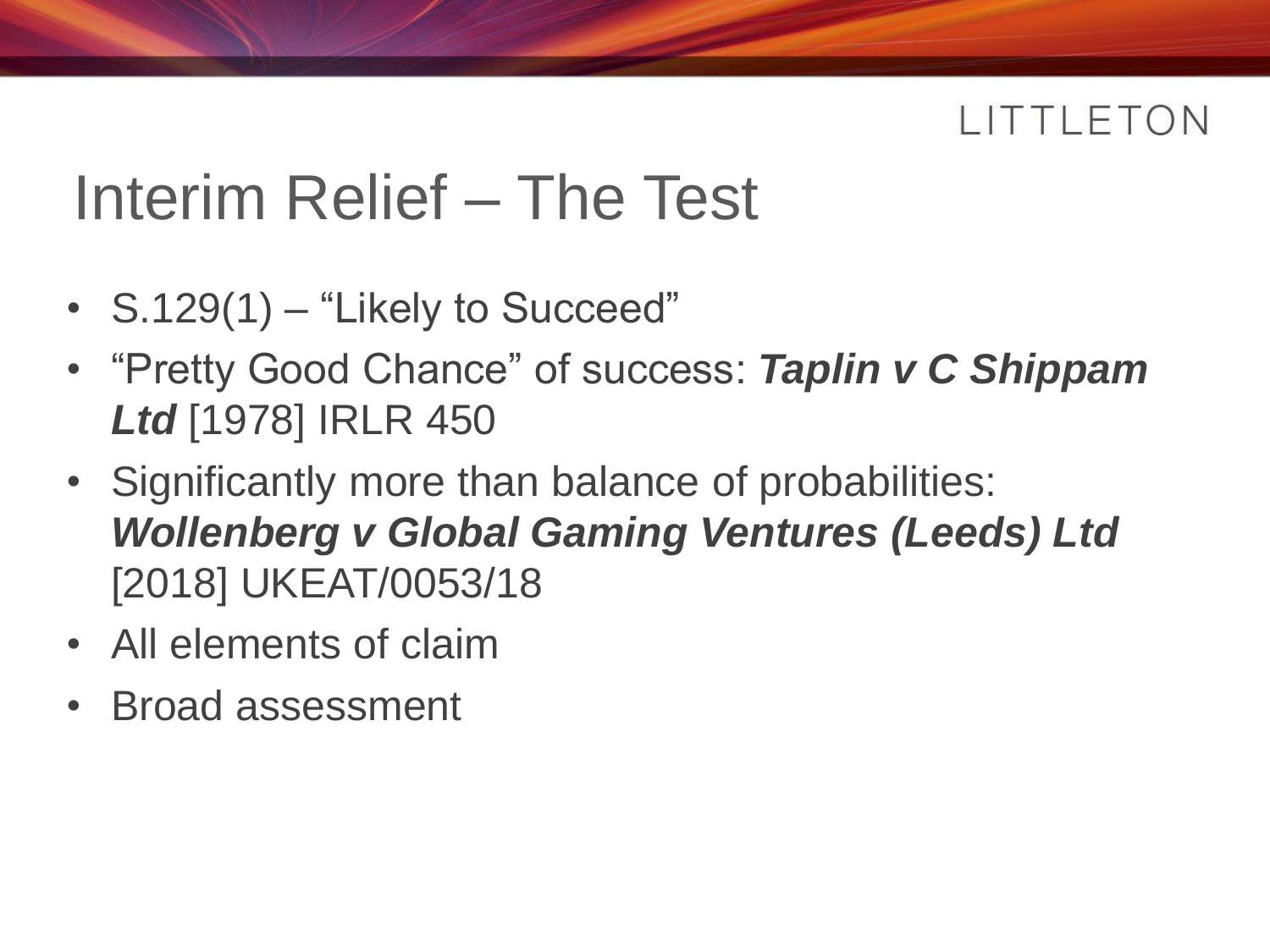### Interim Relief – The Procedure

- Time Limit  $-7$  days of  $EDT s.128(2)$
- **Early Conciliation not required**
- Certificate from Union if TU case
- PH asap postponed only in "special circumstances"
- Generally decided on papers + submissions only.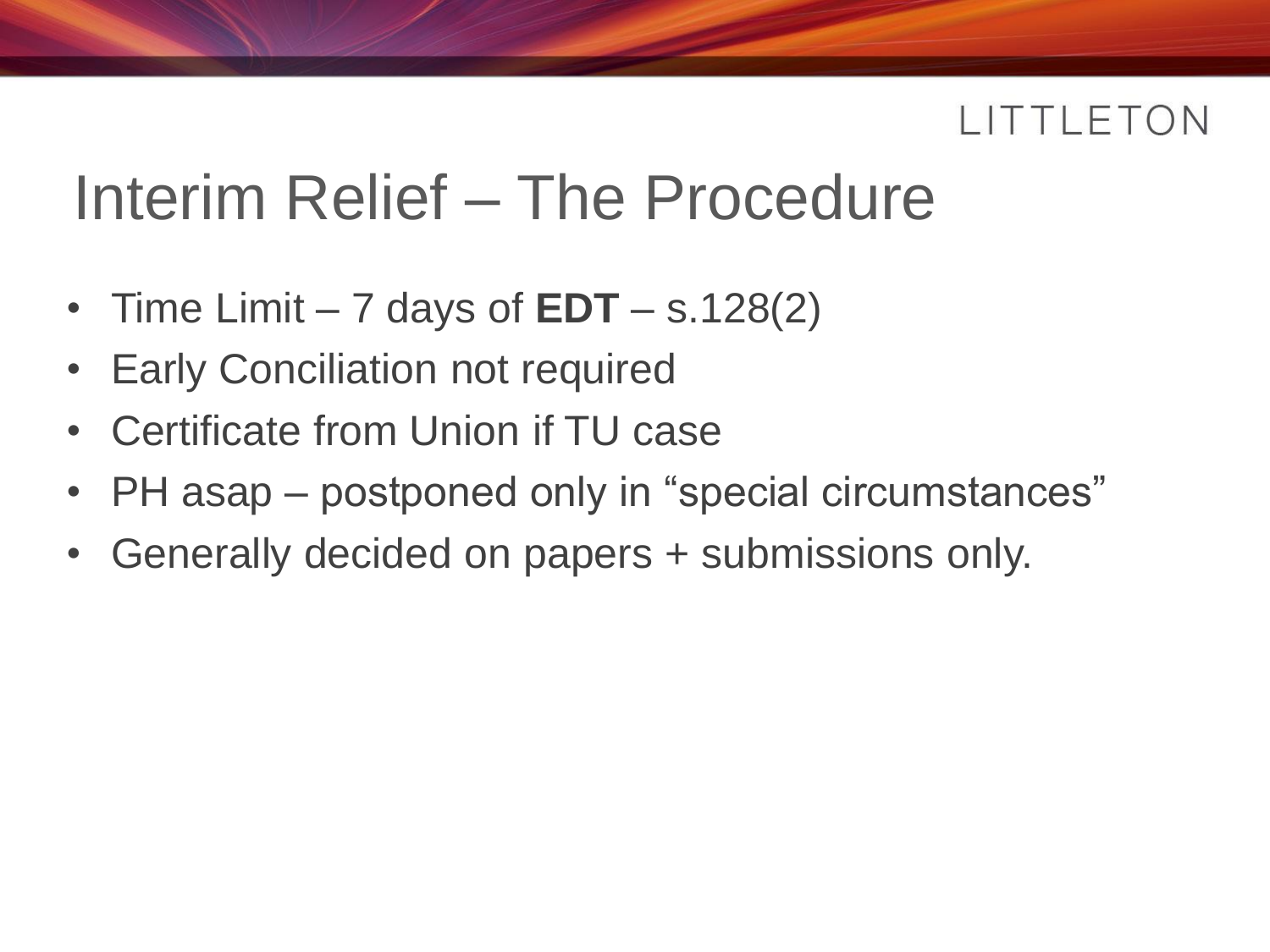### Interim Relief – The Power

- **Reinstatement**
- Re-engagement on no less-favourable terms
- Continuation of Contract Order:
	- Employer fails to attend;
	- Employer unwilling to reinstate/re-engage
	- Employee reasonably refuses re-engagement
	- N.b. based on expected earnings, offset for mitigation
	- Parties can seek variation/revocation if relevant change of circumstances
- No order: unreasonable refusal by employee of reengagement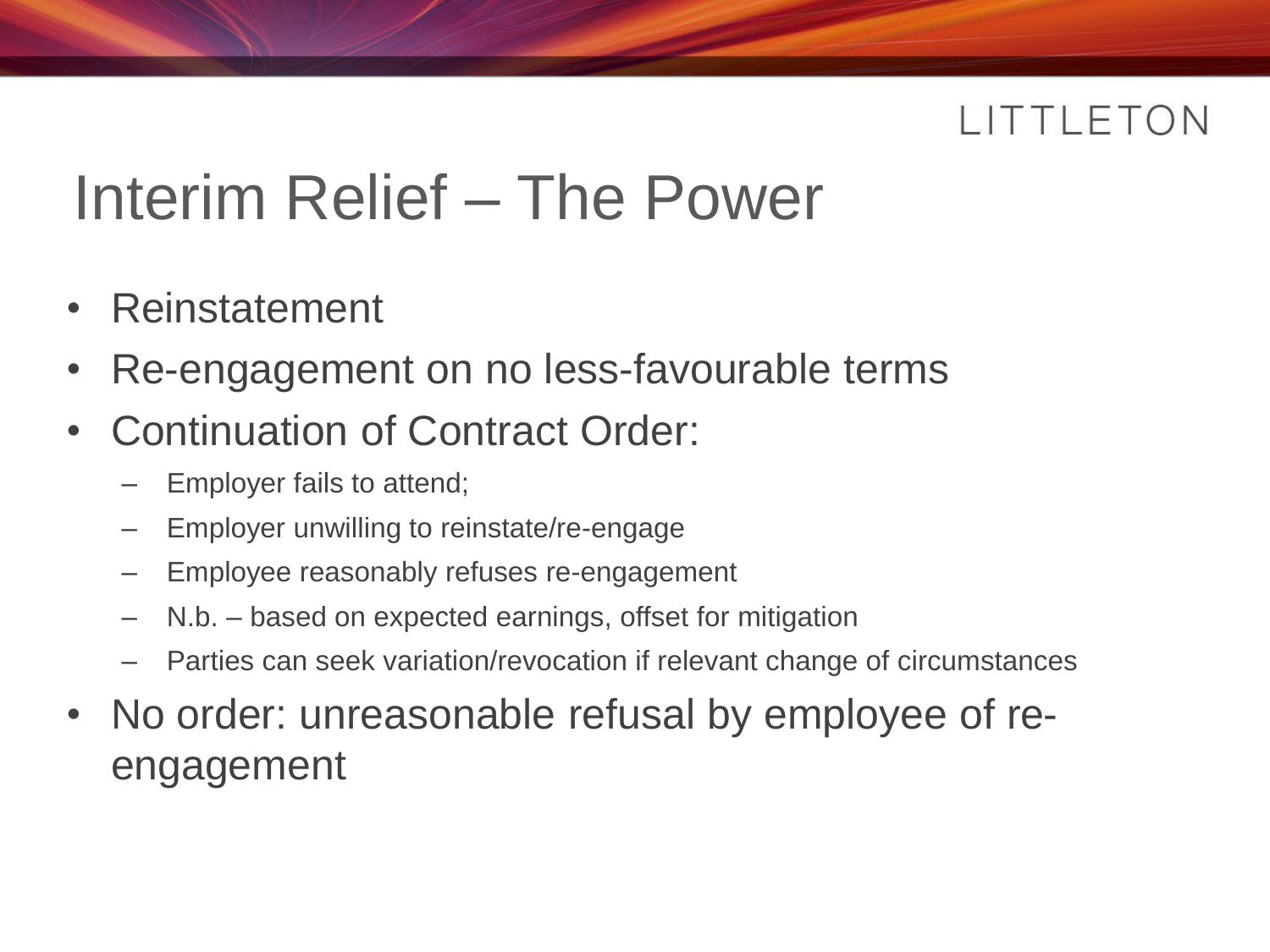# Interim Relief – Practical Guidance

- Claimant:
	- Costs Risk if inappropriate;
	- Anticipate R's case;
	- Critical engagement with C's case crucial.
- Respondent:
	- Assume no adjournment;
	- Involve Counsel from outset;
	- Clear point of contact at client with suitable authority;
	- Documents, statements and advocacy preparation in parallel not series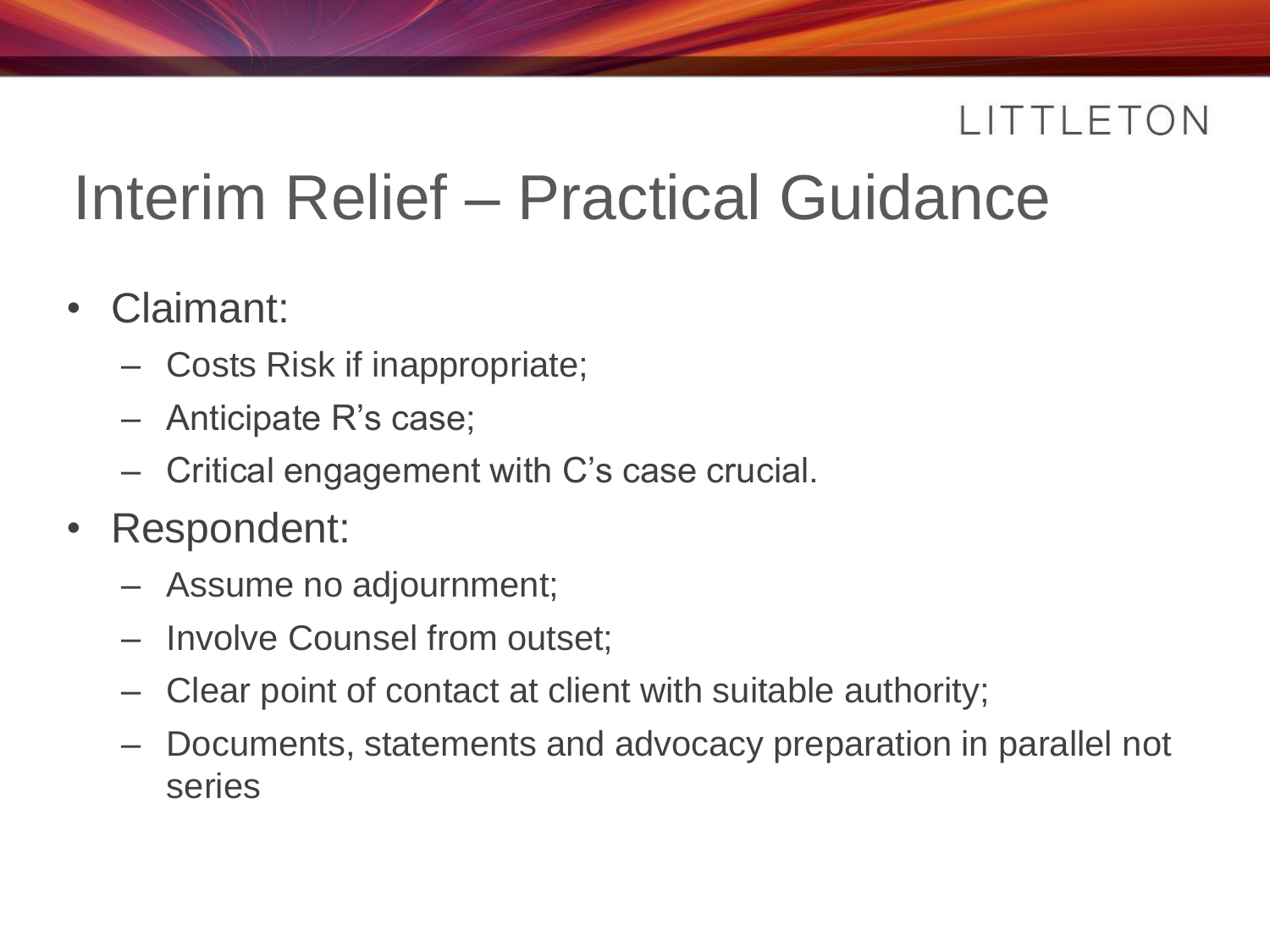### Whistleblowing – Reason for Treatment

- Distinct for detriment and dismissal
- "Severable" conduct
- *Bolton School v Evans* **EAT [2006] IRLR 500; EWCA [2007] IRLR 140**
- *Panatiyou v Chief Constable of Hampshire Police* **[2014] IRLR 500**
- Risk of abuse: *Riley v Belmont Green Finance Ltd t/a Homeloans* **[2020] UKEAT/0133/19**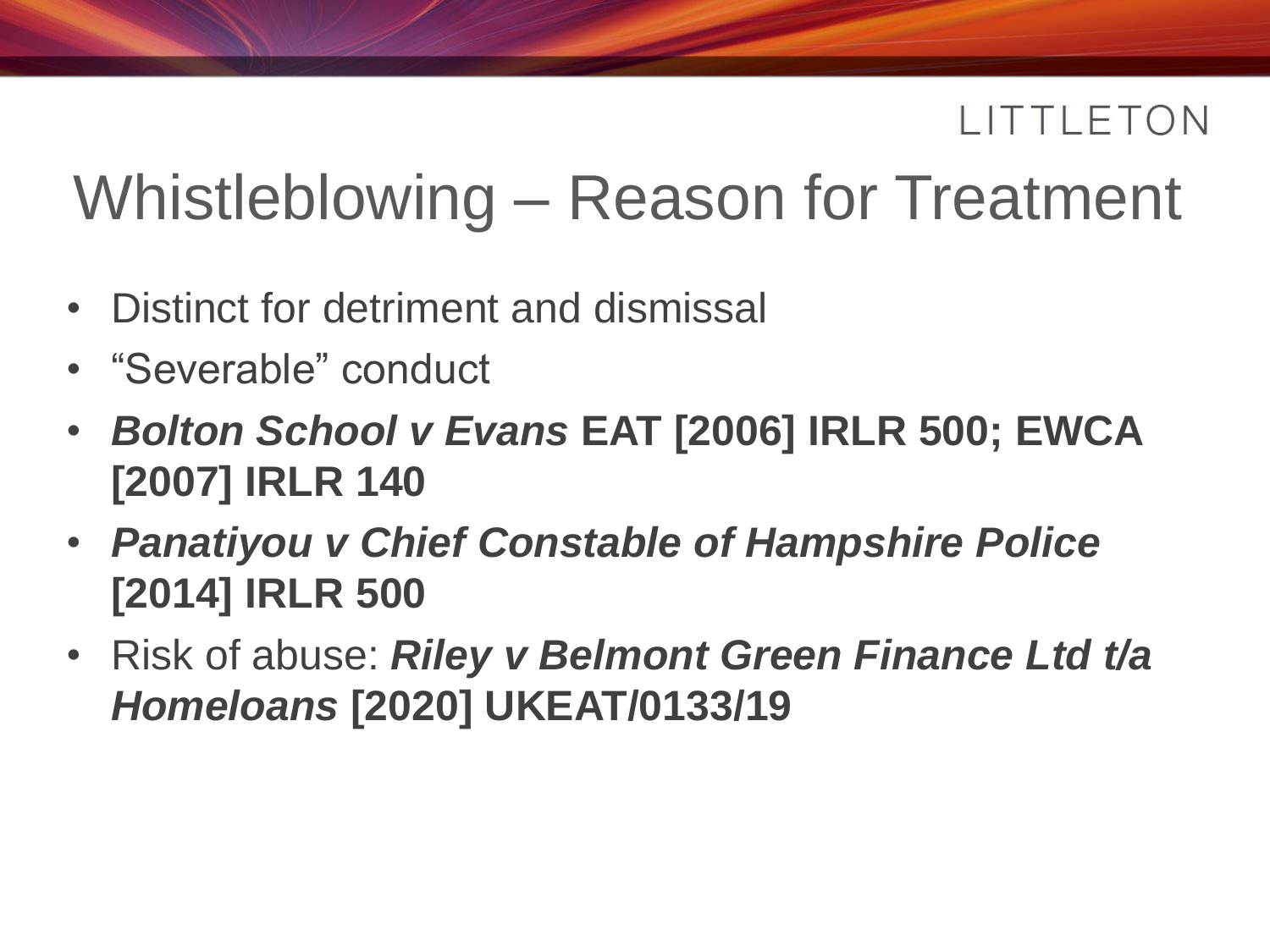### Reason for Treatment - Guidelines

- "Ordinary" unreasonable behavior not sufficient
- Set out basis of distinction;
- Robust and cogent evidence;
- Challenge your client.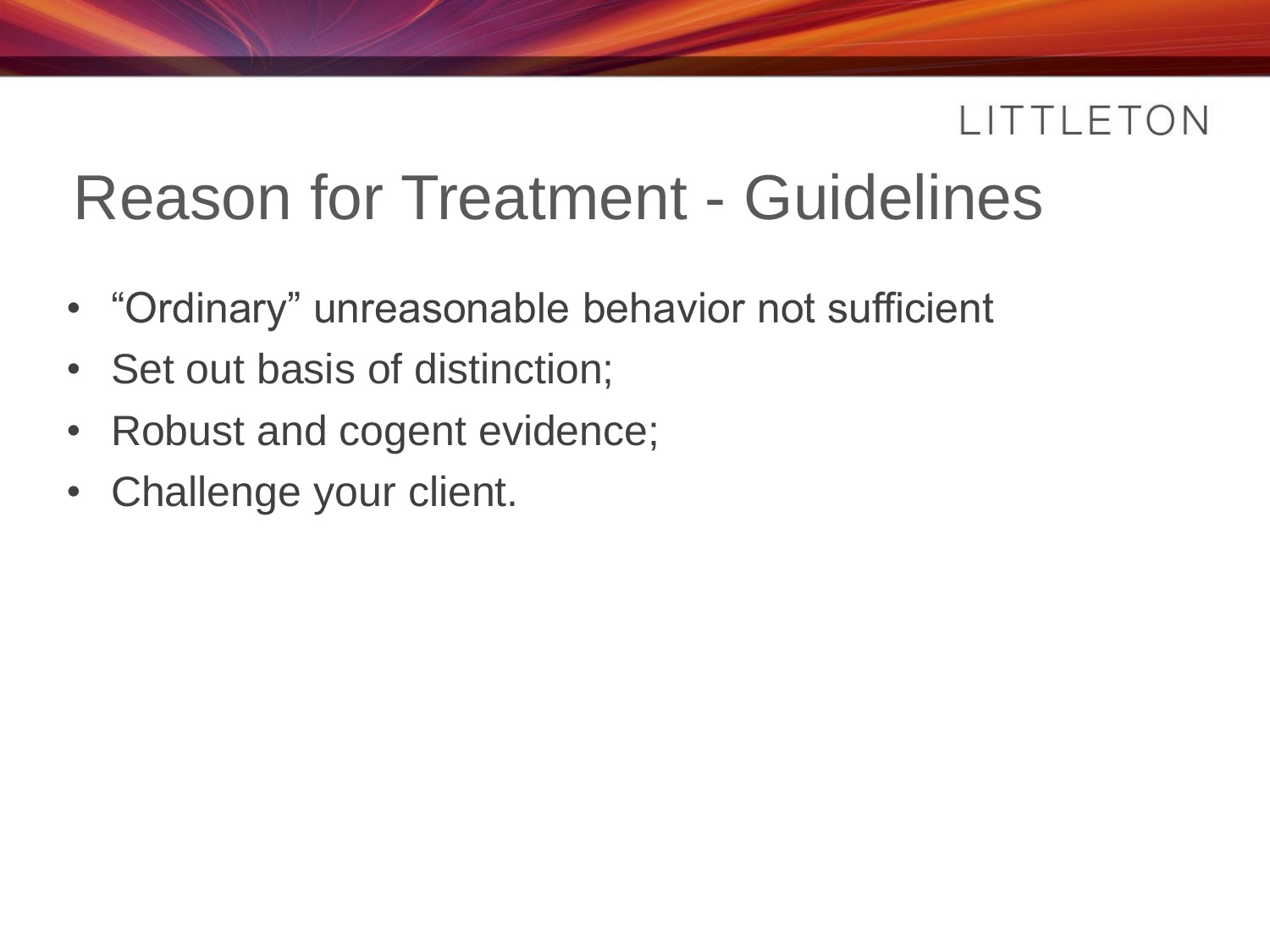### Volunteers

- ERA 1996 presumes contractual relationship
- *Gilham v Ministry of Justice* **[2019] UKSC 44** contractual requirement may be incompatible with **ECHR**
- Unclear if will extend to volunteers:
	- *X v Mid Sussex CAB* **[2013] 1 All ER 1038**
	- *Tiplady v City of Bradford MDC* **[2020] IRLR 230**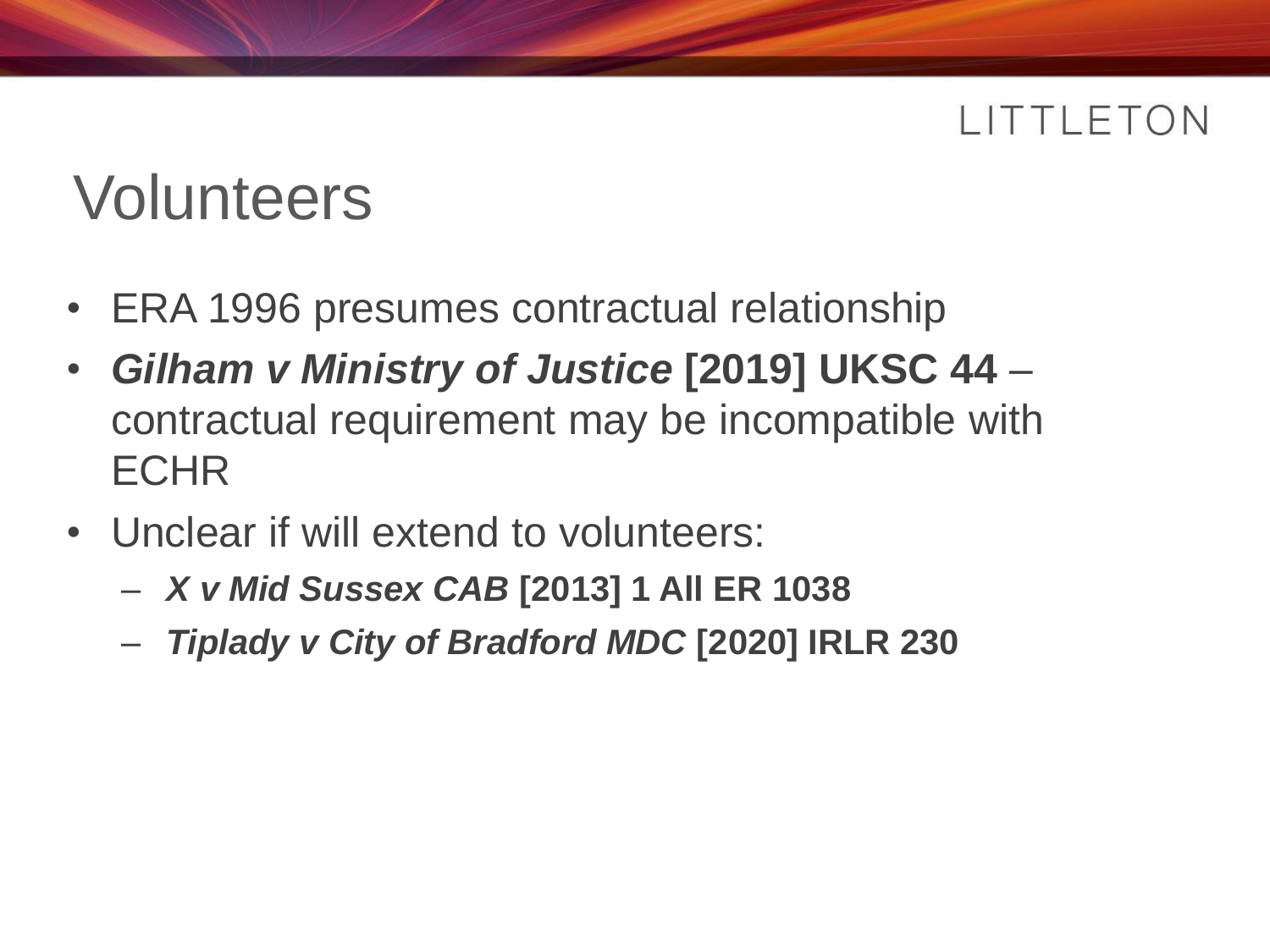

### **Practical Steps**

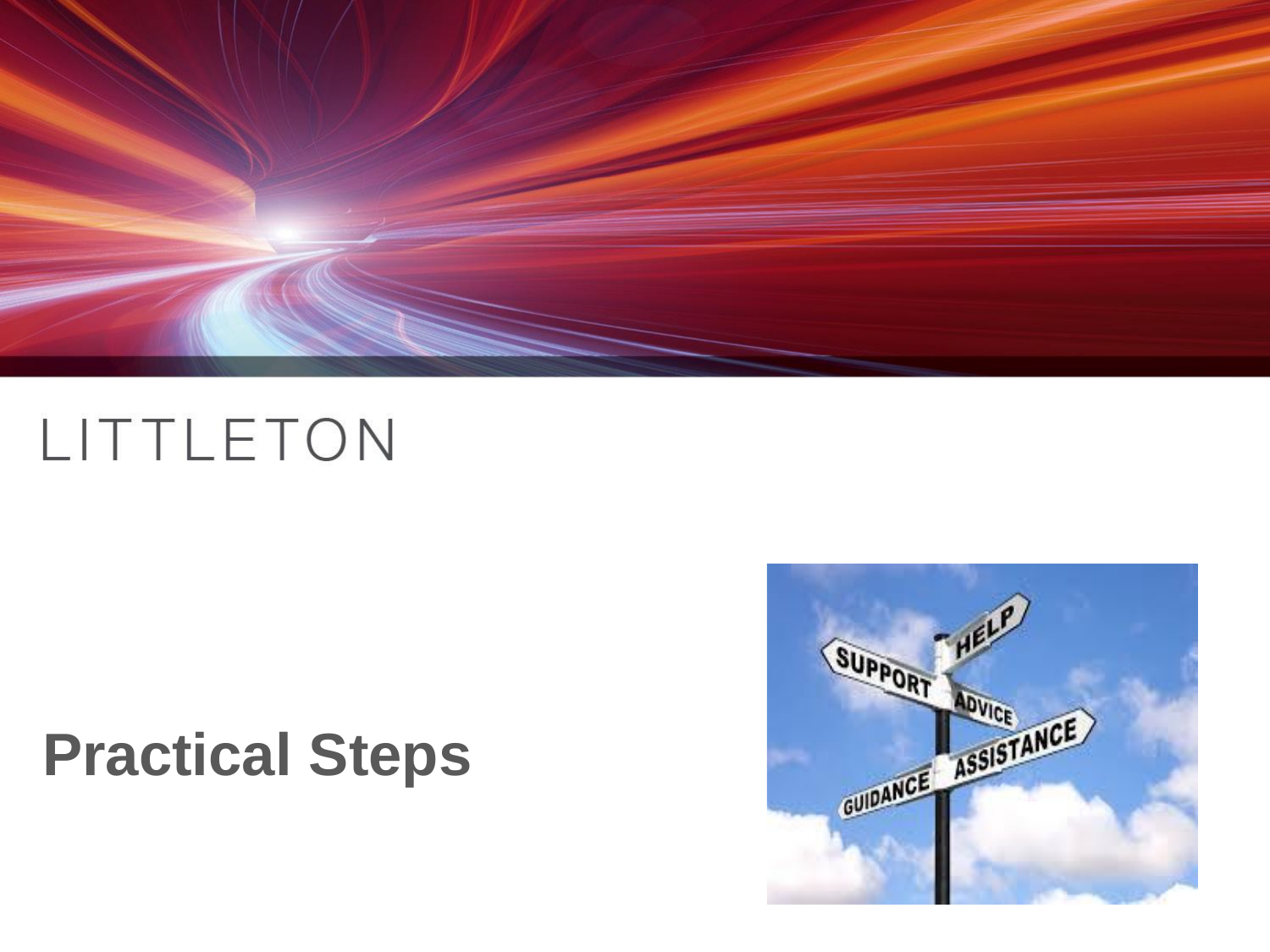# Surge in Reports

- Protect indicate huge increase in disclosures to its confidential reporting line post lockdown:
	- Furlough abuse
	- Unsafe working environment
	- Unfair treatment of maternity absent employees.

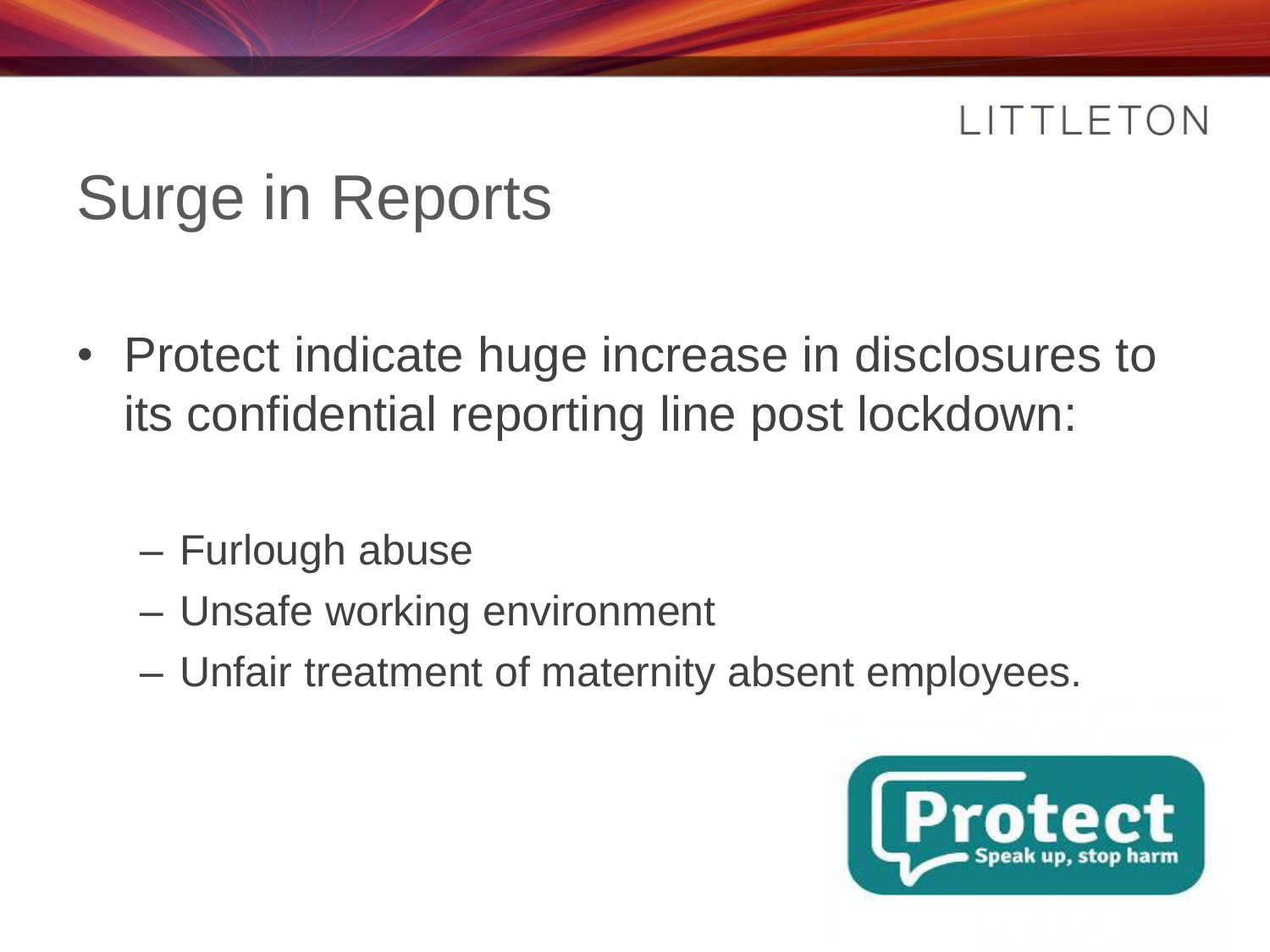# **Staff**

- **Writing** 
	- Raise or document concerns in writing
	- Identify facts, failure and public interest;
	- Contemporaneous record of rationale;
- Official channels;



- More stringent tests if going outside employer;
- Discuss with trusted colleague, trade union or legal advisor
- Removal/discussion of documents exercise great caution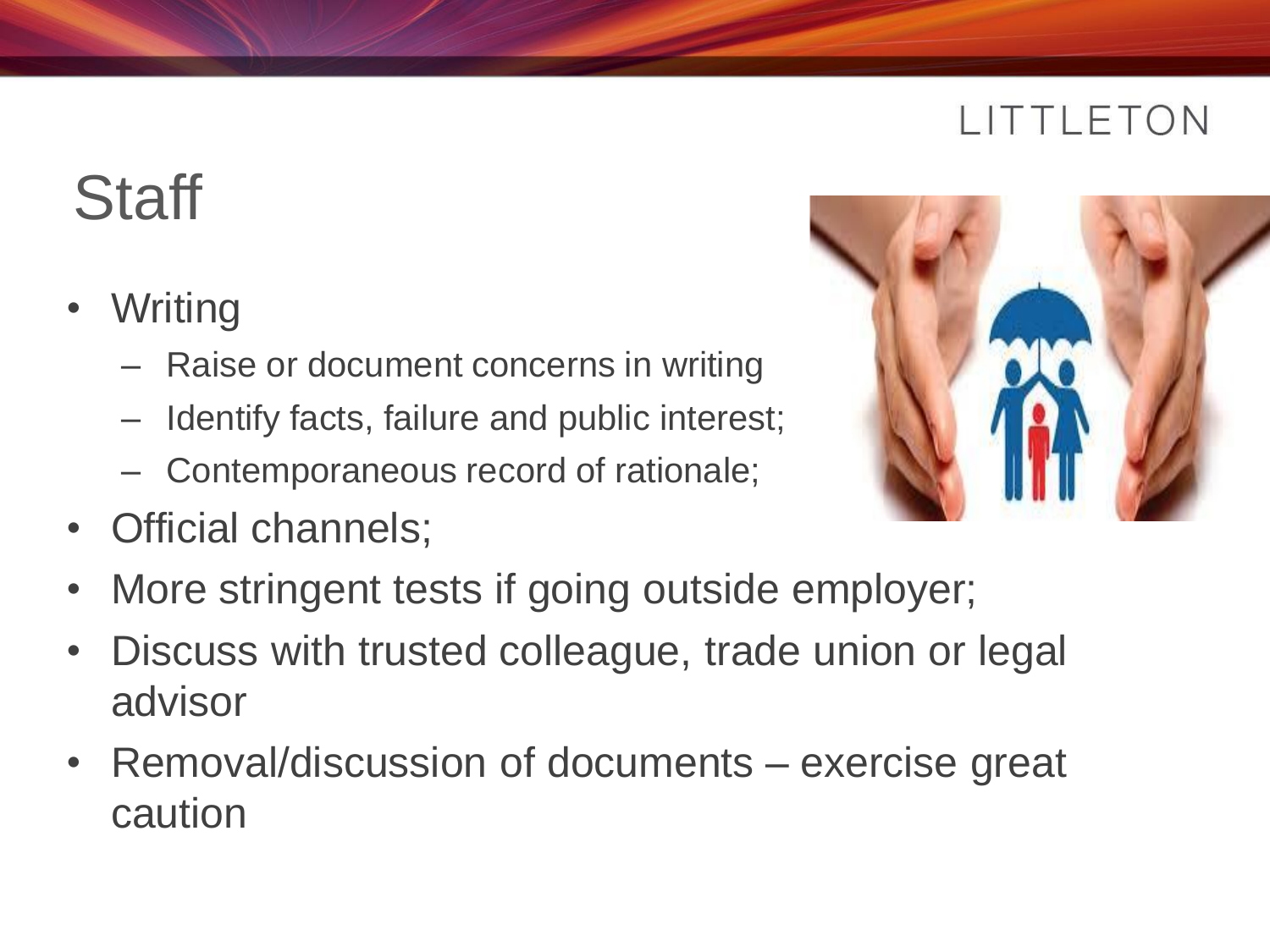### The need for balance

- Excessive formalism can be counter-productive
- Yet inadequate detail may defeat the claim to protection



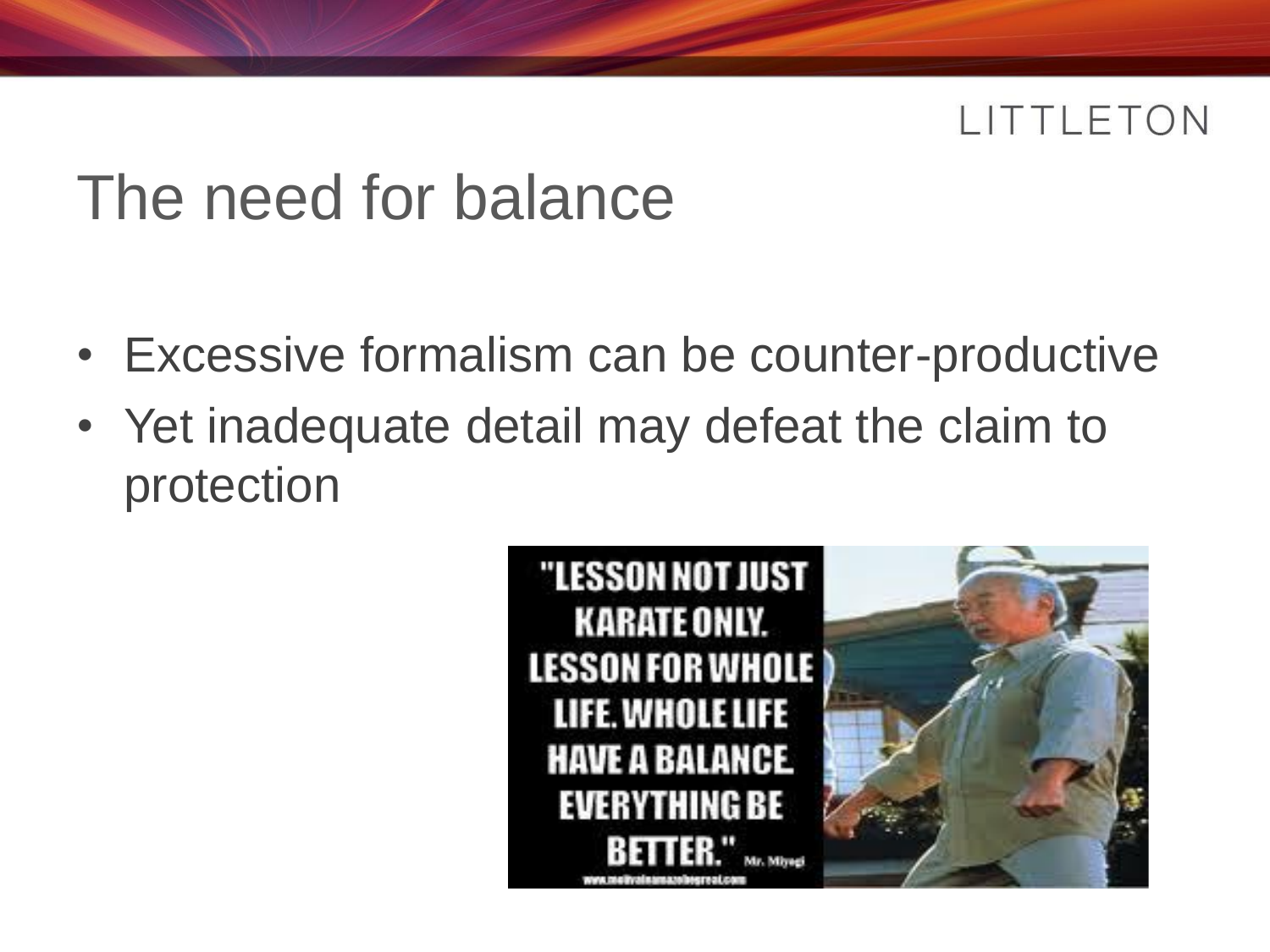# Employers

- Beware "*hidden*" or "*strategic*" disclosure
- Presume protected unless clearly not;
- Open organizational response to disclosures
	- $-$  S.43G(3)
	- Clear policy and framework. **Follow** it
	- Investigate and report conclusions
- Issues in remote investigations

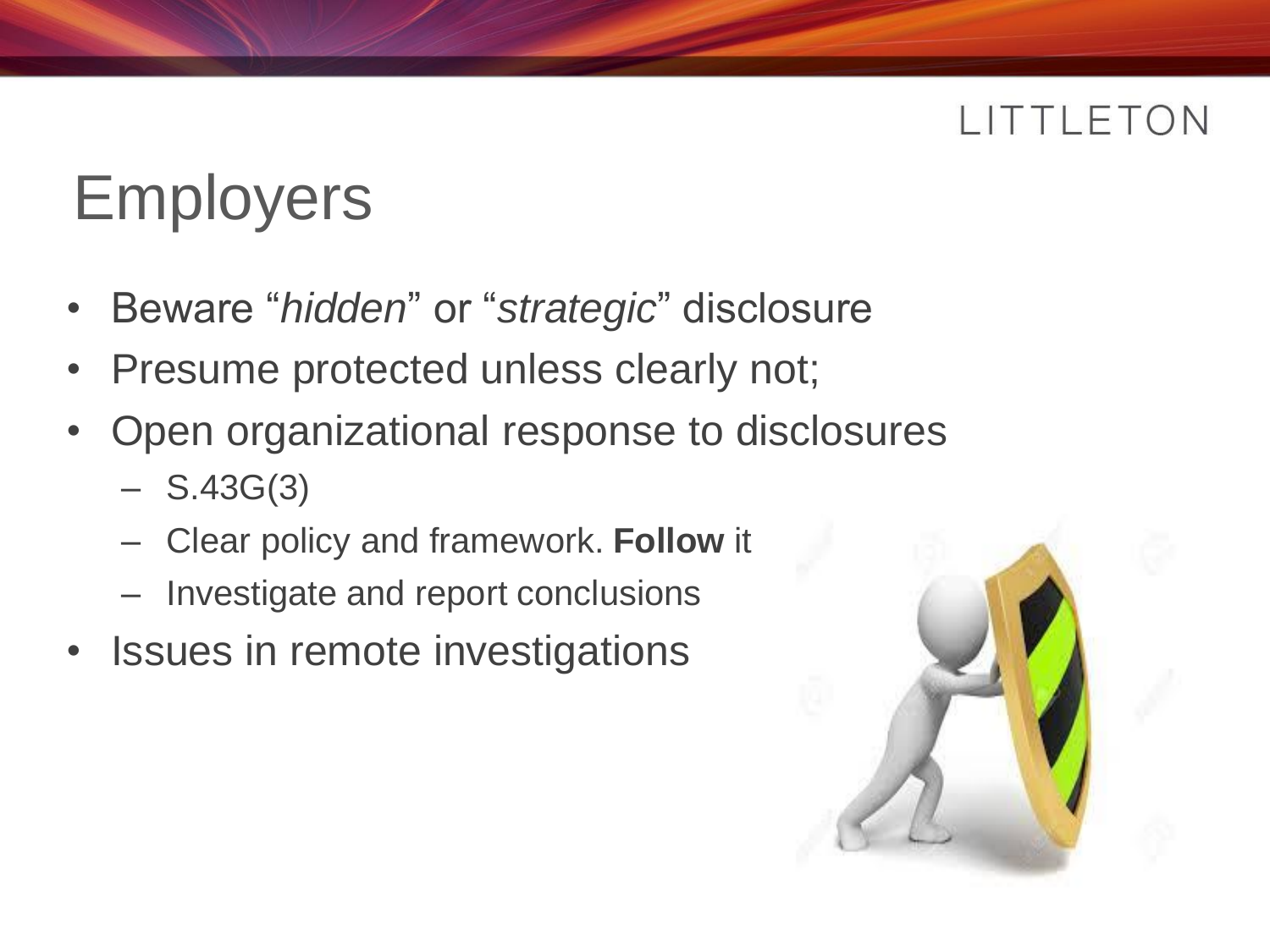# Employers - Conduct

- Consider possibility of *Iago* case
- Consider severability
	- Clarity;
	- Cogence;
	- Caution
- Disciplinary/Appeal officer unaffected by disclosure
- Grievance during process: pause, investigate, report.
- Robust disciplinary process for detriment by coworker

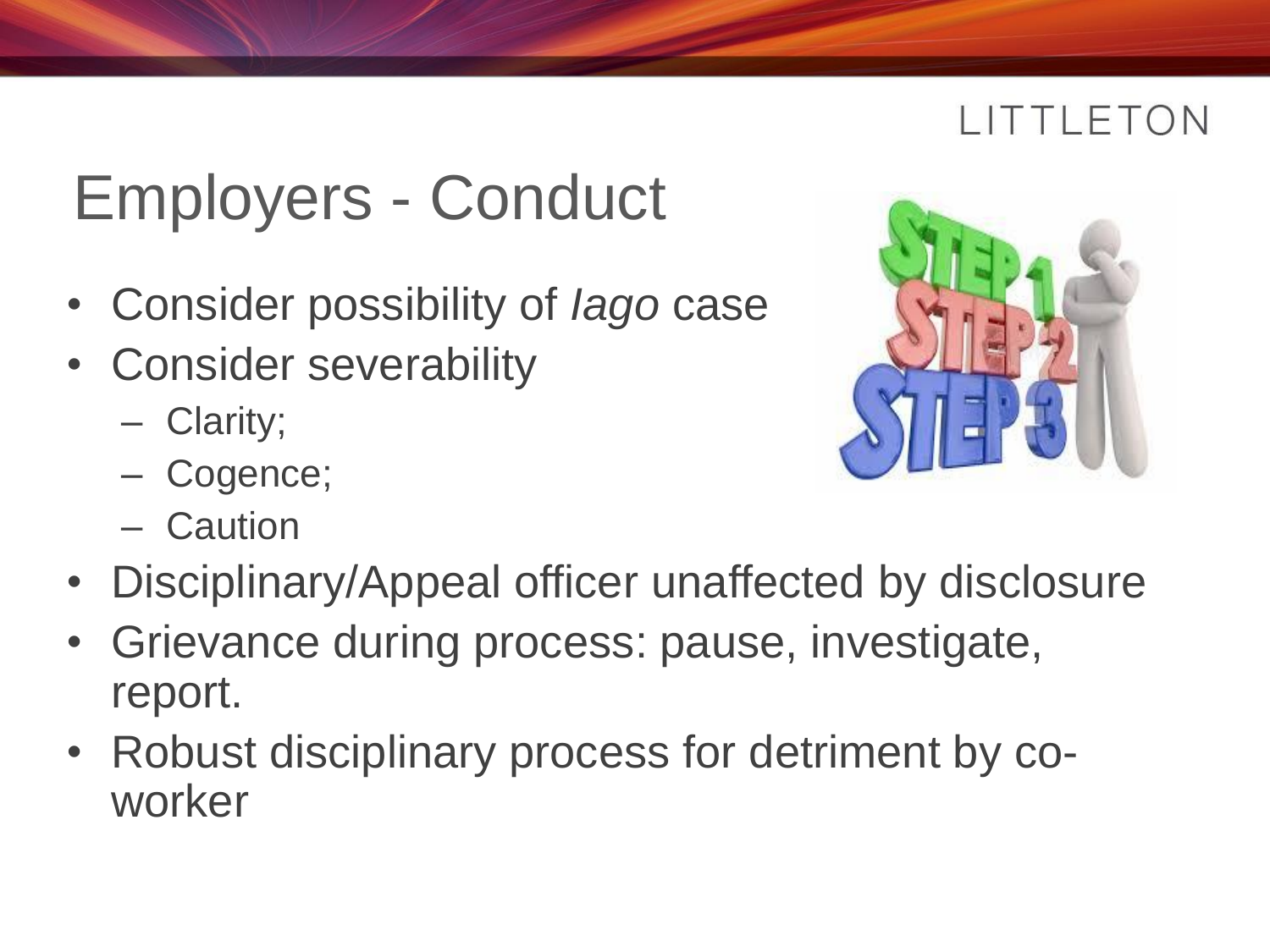# **Confidentiality**

- S43J ERA 1996 exclusion
- *Pertemps v Ladak* **[2020] EWHC 163 (QB)**: Interim injunction where breach of settlement agreement
- General exception for criminal offence by employee  $-$  s.43B(3)
- Breach of confidence relevant, but not decisive, in disclosure outside employer/prescribed person s.43G(3)(d)
- Publicity risks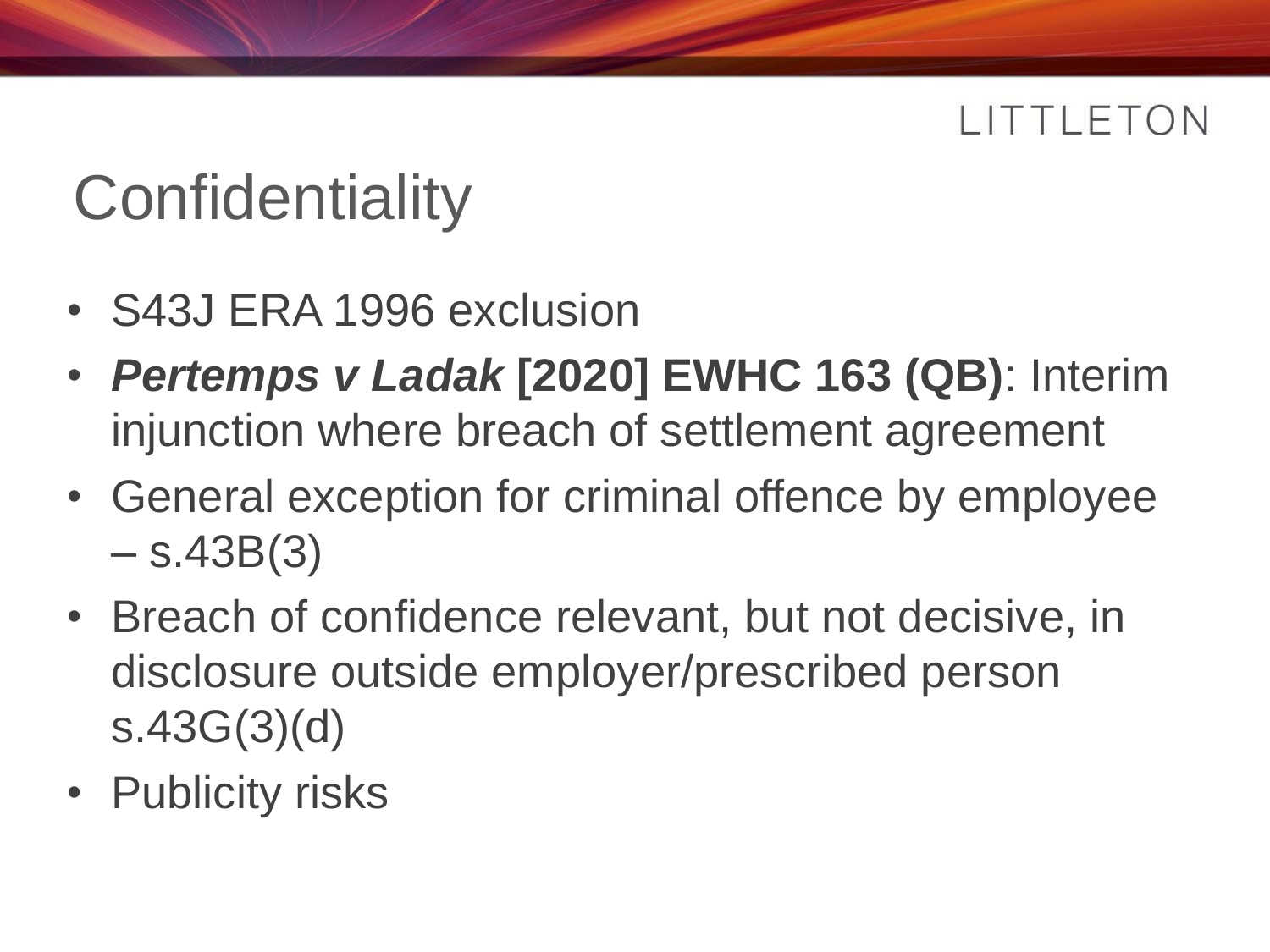# WHISTLEBLOWING Law and Practice THIRD EDITION **JEREMY LEWIS JOHN BOWERS MARTIN FODDER JACK MITCHELL OXFORD**

<https://littletonchambers.com/wp-content/uploads/2020/05/WB3.5-14.5.20-clean.pdf>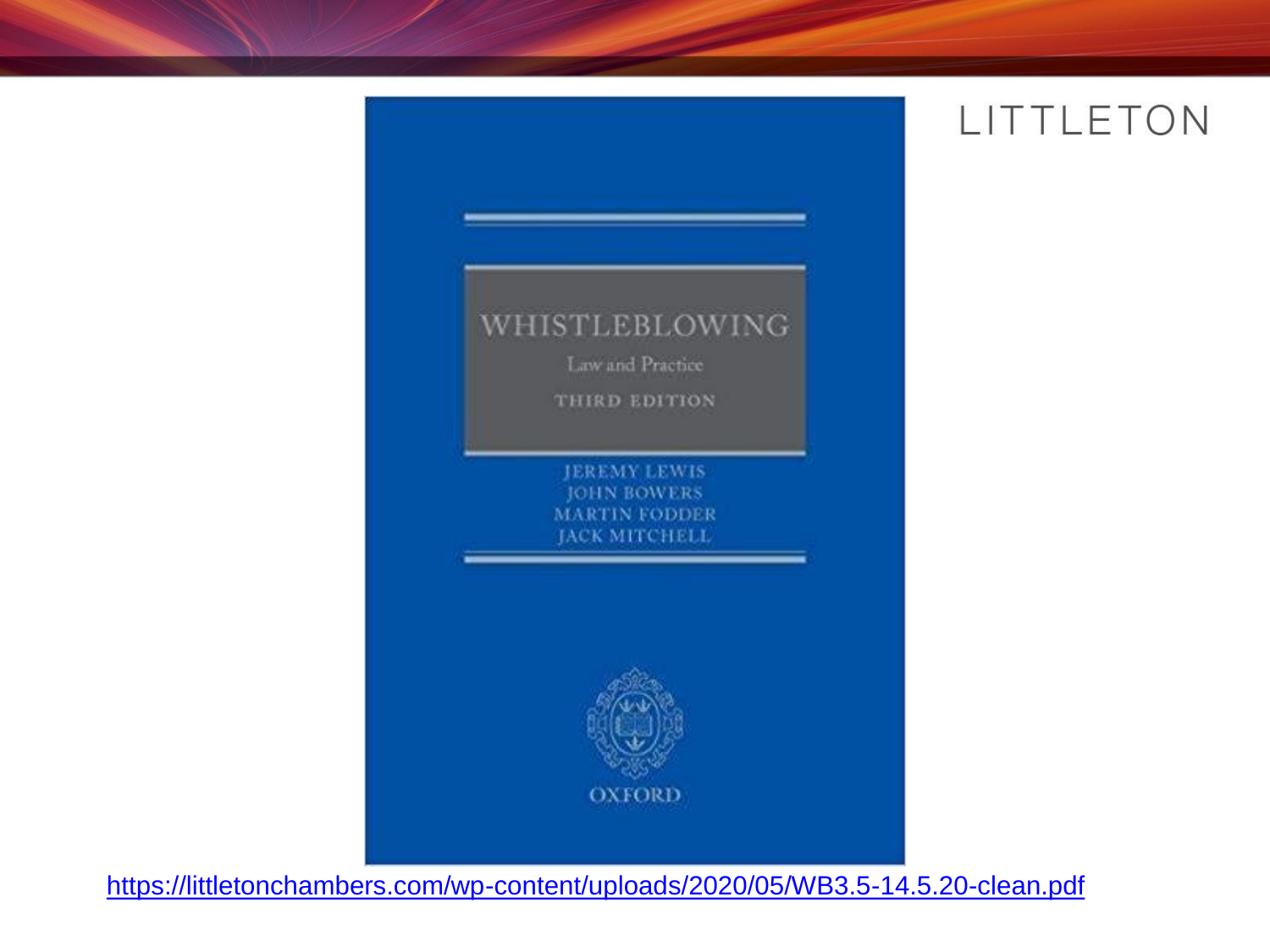# Next Webinar

- Flexible Working
- $24<sup>th</sup>$  June
- Charlotte Davies & Bianca Balmelli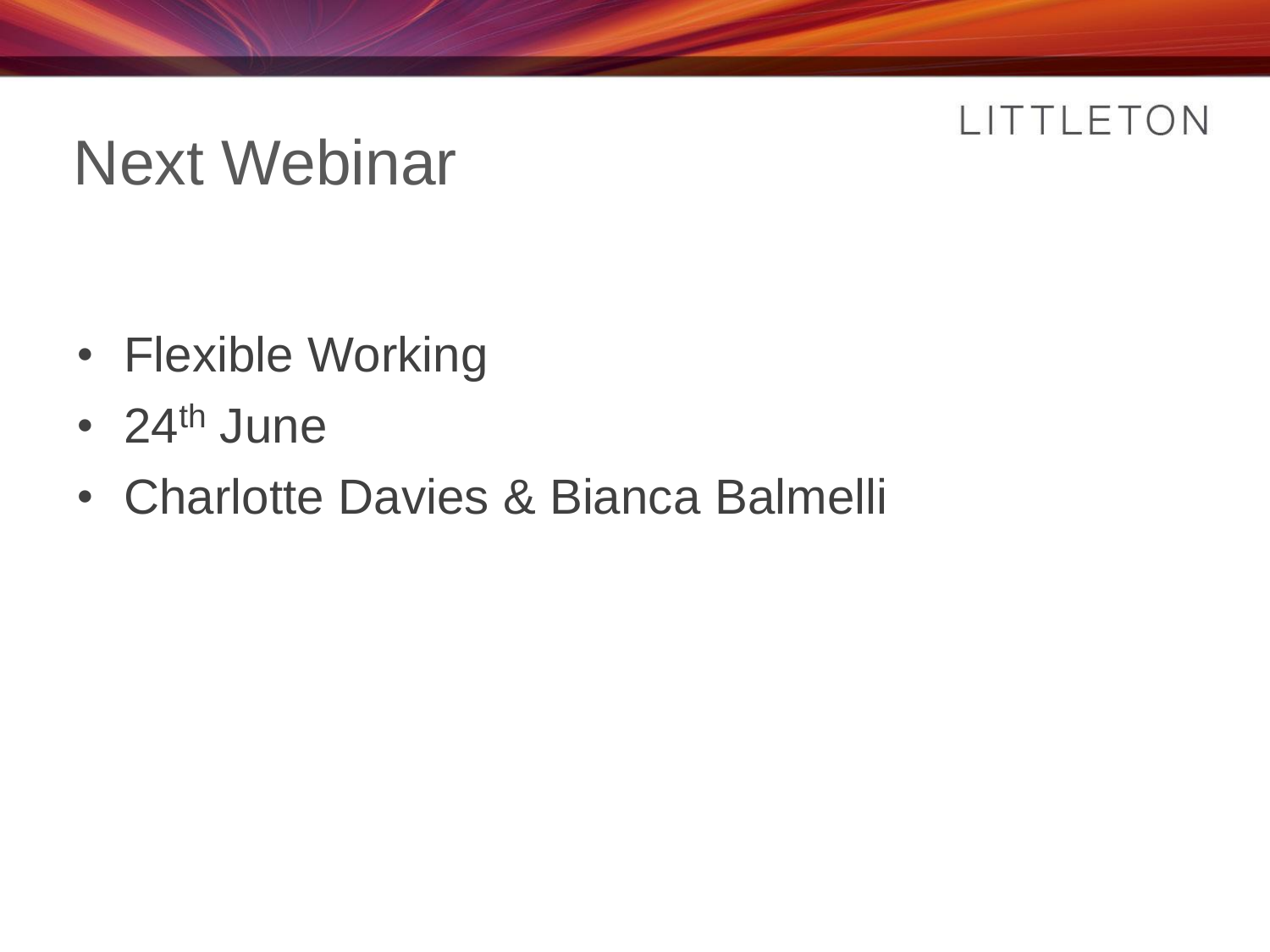### **QUESTIONS**



**Nicholas Siddall QC Call: 1997**

**+44 (0) 20 7797 8600 nsiddall@littletonchambers.co.uk**



**Benjamin Gray Call: 2011**

**+44 (0) 20 7797 8600 bgray@littletonchambers.co.uk**



**Martin Fodder Call: 1983**

**+44 (0) 20 7797 8600 mfodder@littletonchambers.co.uk**